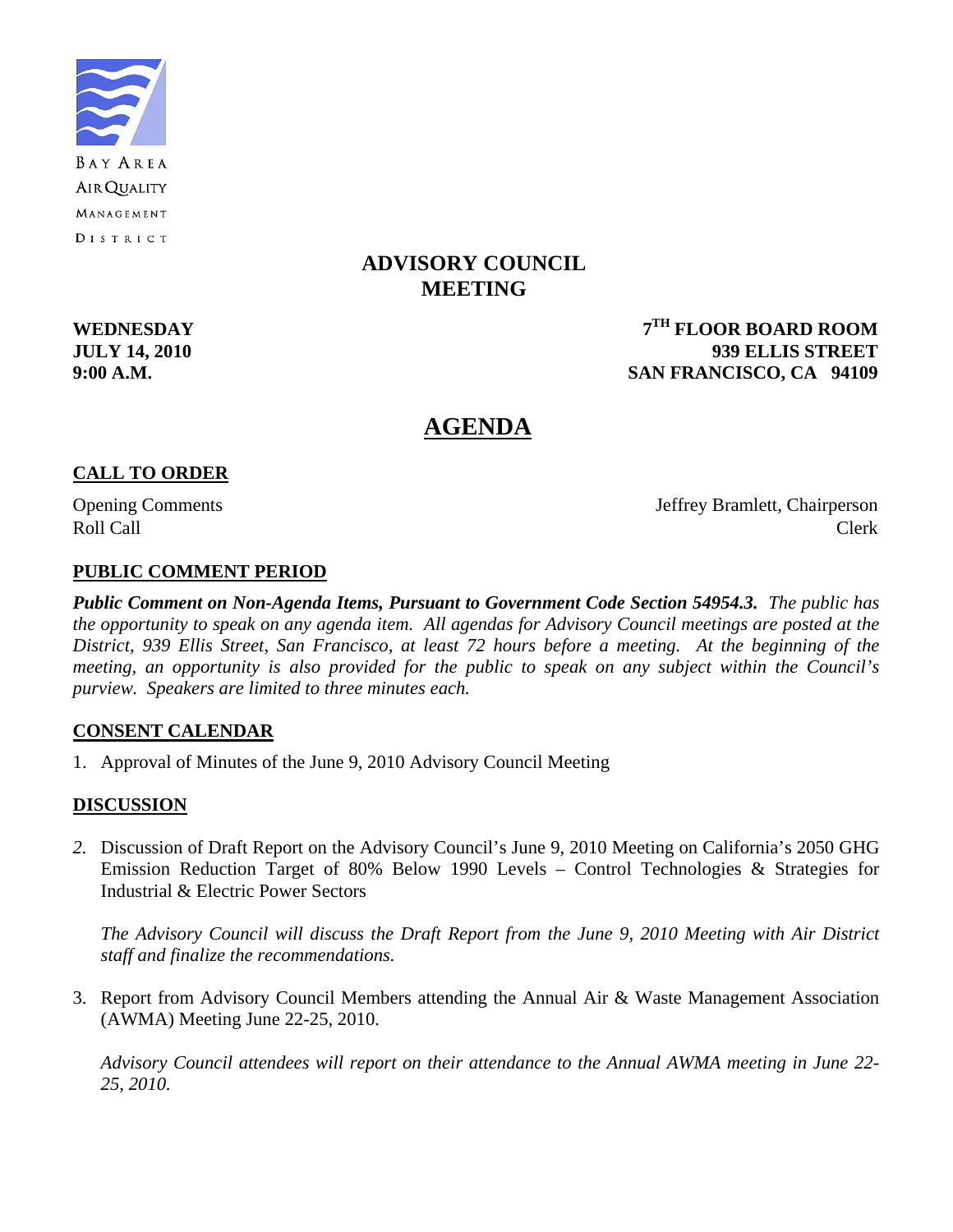#### **OTHER BUSINESS**

4. Council Member Comments/Other Business

*Council or staff members on their own initiative, or in response to questions posed by the public, may: ask a question for clarification, make a brief announcement or report on their own activities, provide a reference to staff about factual information, request staff to report back at a subsequent meeting concerning any matter or take action to direct staff to place a matter of business on a future agenda.* 

5. Time and Place of Next Meeting

*9:00 a.m., Wednesday, September 8, 2010, 939 Ellis Street, San Francisco, CA 94109.* 

6. Adjournment

#### **CONTACT EXECUTIVE OFFICE - 939 ELLIS STREET SF, CA 94109 (415) 749-5130**

**FAX: (415) 928-8560 BAAQMD homepage: [www.baaqmd.gov](http://www.baaqmd.gov/)**

- To submit written comments on an agenda item in advance of the meeting.
- To request, in advance of the meeting, to be placed on the list to testify on an agenda item.
- To request special accommodations for those persons with disabilities notification to the Clerk's Office should be given in a timely manner, so that arrangements can be made accordingly.
- Any writing relating to an open session item on this Agenda that is distributed to all, or a majority of all, members of the body to which this Agenda relates shall be made available at the District's offices at 939 Ellis Street, San Francisco, CA 94109, at the time such writing is made available to all, or a majority of all, members of that body. Such writing(s) may also be posted on the District's website [\(www.baaqmd.gov\)](http://www.baaqmd.gov/) at that time.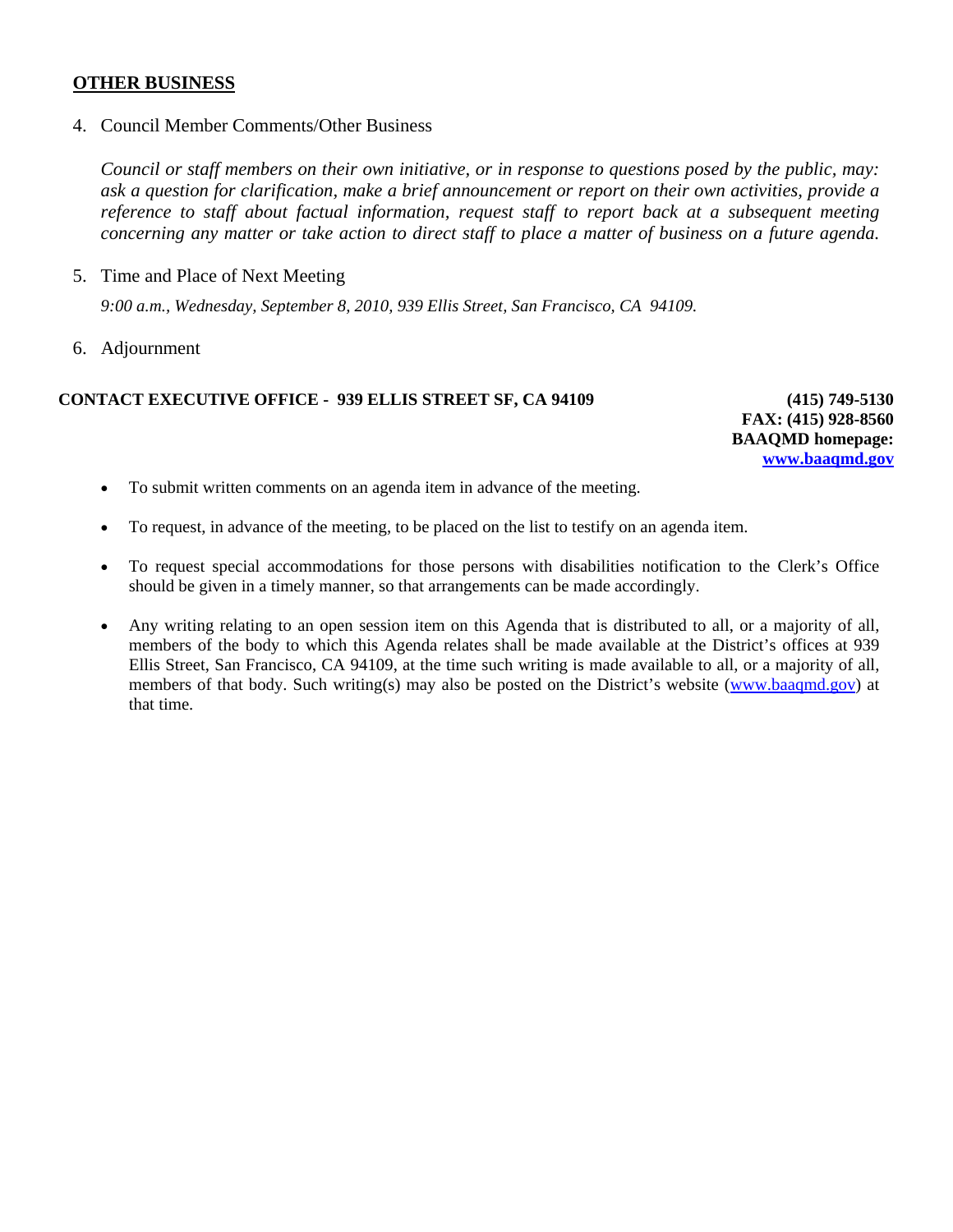# **BAY AREA AIR QUALITY MANAGEMENT DISTRICT 939 ELLIS STREET, SAN FRANCISCO, CALIFORNIA 94109 (415) 771-6000**

# **EXECUTIVE OFFICE: MONTHLY CALENDAR OF DISTRICT MEETINGS**

# **JULY 2010**

| <b>TYPE OF MEETING</b>                                                                                          | DAY             | <b>DATE</b> | <b>TIME</b>  | <b>ROOM</b>                                                       |
|-----------------------------------------------------------------------------------------------------------------|-----------------|-------------|--------------|-------------------------------------------------------------------|
| <b>Joint Policy Committee</b><br><b>Special Meeting</b>                                                         | Friday          | 9           | $10:00$ a.m. | <b>MTC</b> Auditorium<br>$101-8^{th}$ Street<br>Oakland, CA 94607 |
| <b>Advisory Council Regular Meeting</b>                                                                         | Wednesday       | 14          | $9:00$ a.m.  | <b>Board Room</b>                                                 |
| <b>Joint Policy Committee - RESCHEDULE</b><br>TO FRIDAY, JULY 9, 2010                                           | Friday          | 16          | 10:00 a.m.   | <b>MTC Auditorium</b><br>$101-8^{th}$ Street<br>Oakland, CA 94607 |
| <b>Board of Directors Public Outreach</b><br><b>Committee Meeting</b> (At the Call of the<br>Chair)             | Wednesday       | 21          | 9:30 a.m.    | 4 <sup>th</sup> Floor<br><b>Conf. Room</b>                        |
| <b>Board of Directors Regular Meeting</b><br>(Meets $I^{st}$ & $3^{rd}$ Wednesday of each Month)<br>- CANCELLED | Wednesday       | 21          | $9:45$ a.m.  | <b>Board Room</b>                                                 |
| <b>Board of Directors Mobile Source</b><br><b>Committee</b> (Meets $4th$ Thursday each Month)<br>- CANCELLED    | <b>Thursday</b> | 22          | 9:30 a.m.    | 4 <sup>th</sup> Floor<br><b>Conf. Room</b>                        |
| <b>Board of Directors Stationary Source</b><br><b>Committee</b> (At the Call of the Chair)                      | Friday          | 23          | 9:30 a.m.    | <b>Board Room</b>                                                 |

# **AUGUST 2010**

| <b>TYPE OF MEETING</b>                                                                                          | <b>DAY</b>      | DATE | TIME        | <b>ROOM</b>                      |
|-----------------------------------------------------------------------------------------------------------------|-----------------|------|-------------|----------------------------------|
| <b>Board of Directors Regular Meeting</b><br>(Meets $I^{st}$ & $3^{rd}$ Wednesday of each Month)                | Wednesday       | 4    | $9:45$ a.m. | <b>Board Room</b>                |
| <b>Board of Directors Regular Meeting</b><br>(Meets $I^{st}$ & $3^{rd}$ Wednesday of each Month)                | Wednesdav       | 18   | $9:45$ a.m. | <b>Board Room</b>                |
| <b>Board of Directors Mobile Source</b><br><b>Committee</b> (Meets $4^{th}$ Thursday each Month)<br>- CANCELLED | <b>Thursday</b> | 26   | $9:30$ a.m. | $4th$ Floor<br><b>Conf. Room</b> |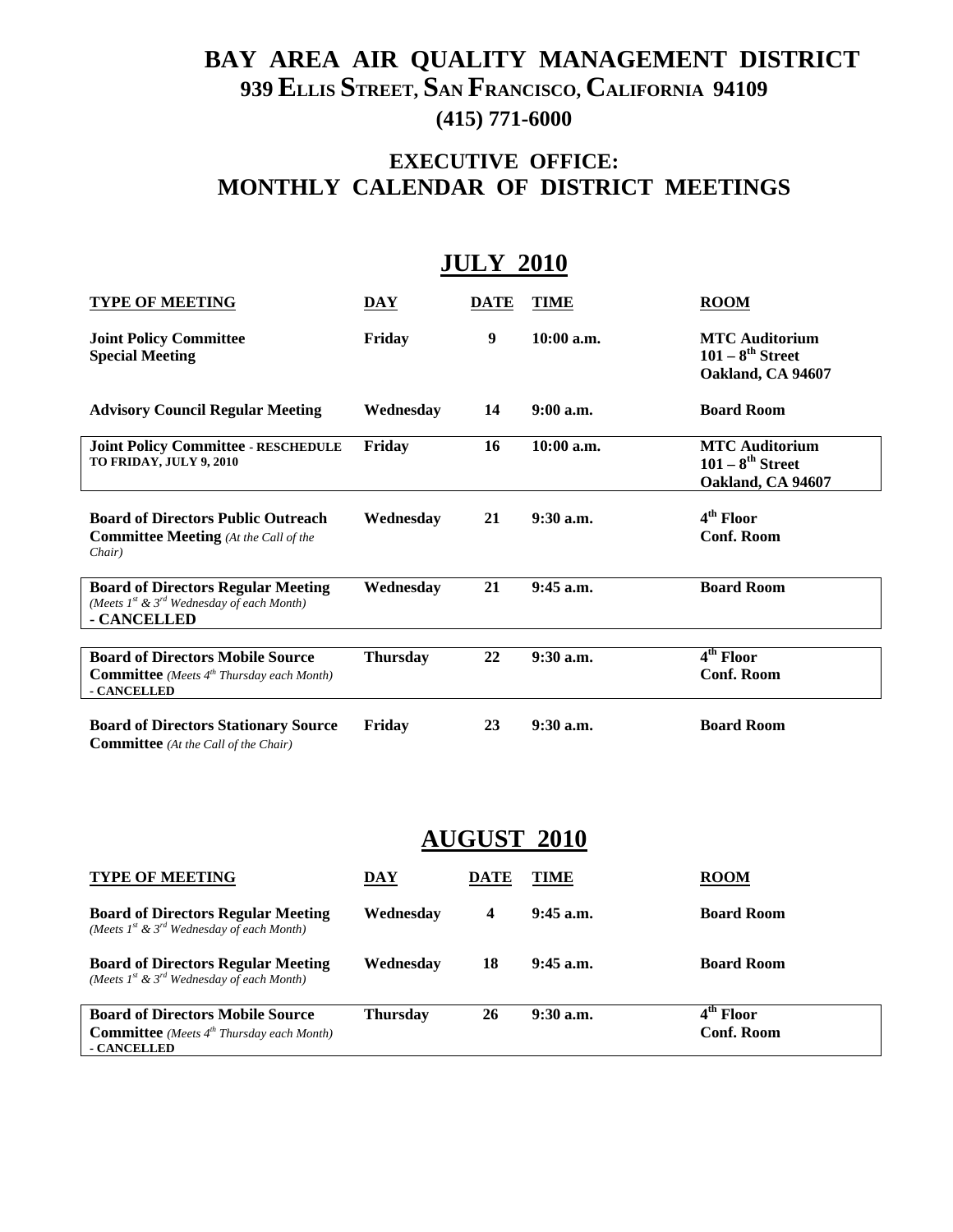# **SEPTEMBER 2010**

| DAY             | DATE | TIME         | <b>ROOM</b>                                                                  |
|-----------------|------|--------------|------------------------------------------------------------------------------|
| Wednesday       | 1    | $9:45$ a.m.  | <b>Board Room</b>                                                            |
| Wednesday       | 8    | $9:00$ a.m.  | <b>Board Room</b>                                                            |
| Wednesday       | 15   | $9:45$ a.m.  | <b>Board Room</b>                                                            |
| Friday          | 17   | $10:00$ a.m. | <b>MTC</b> Auditorium<br>$101 - 8$ <sup>th</sup> Street<br>Oakland, CA 94607 |
| <b>Thursday</b> | 23   | $9:30$ a.m.  | 4 <sup>th</sup> Floor<br><b>Conf. Room</b>                                   |
| Friday          | 27   | $9:30$ a.m.  | <b>Board Room</b>                                                            |
|                 |      |              |                                                                              |

**HL – 7/7/10 (11:07 a.m.) P/Library/Forms/Calendar/Calendar/Moncal**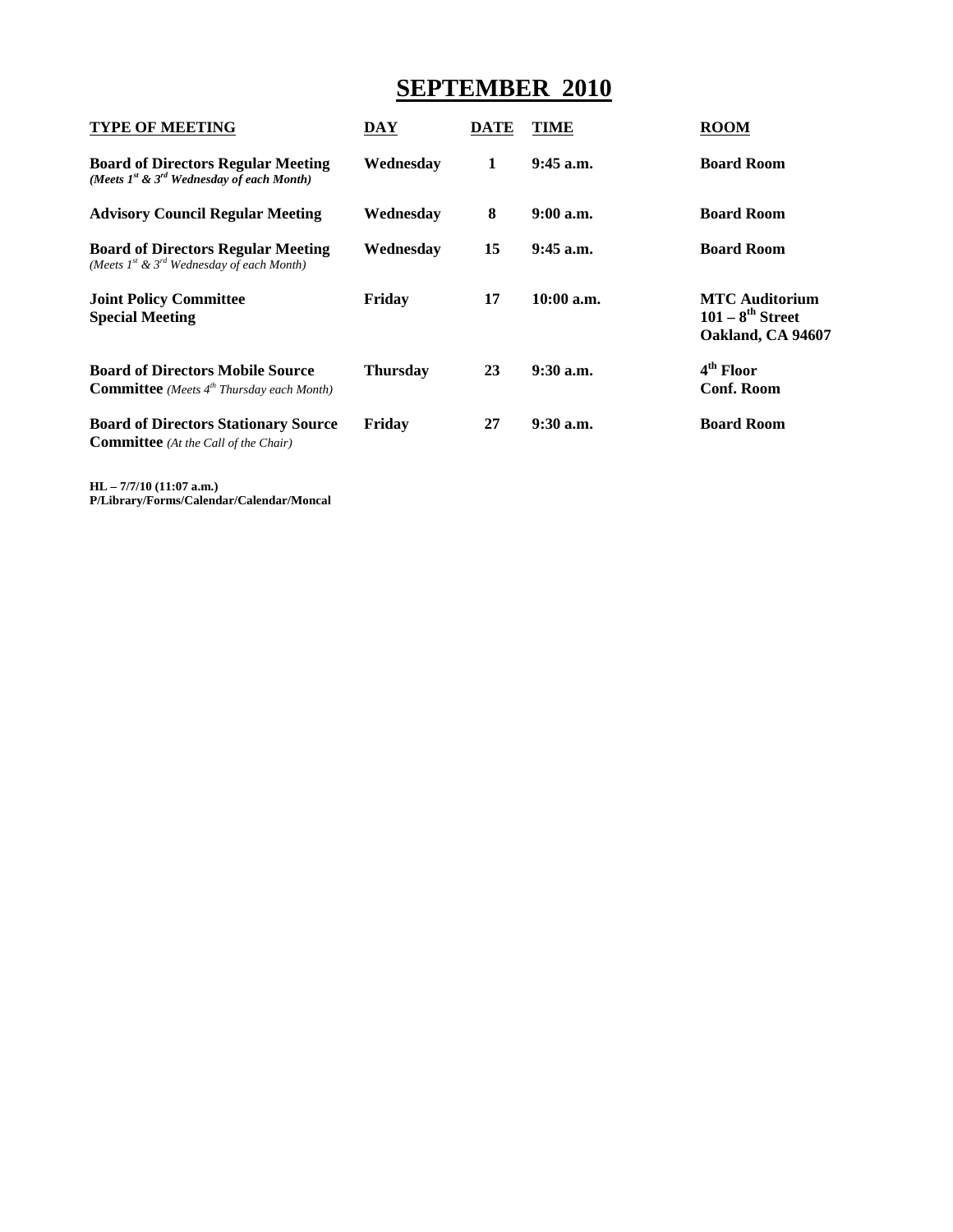## AGENDA: 1

#### BAY AREA AIR QUALITY MANAGEMENT DISTRICT Memorandum

- To: Chairperson Bramlett and Members of the Advisory Council
- From: Jack P. Broadbent Executive Officer/APCO
- Date: July 8, 2010

Re: Advisory Council's Draft Meeting Minutes of June 9, 2010

#### RECOMMENDED ACTION

Approve attached draft minutes of the Regular Advisory Council's meeting of June 9, 2010.

#### DISCUSSION

Attached for your review and approval are the draft minutes of the June 9, 2010 Advisory Council meeting.

Respectfully submitted,

Jack P. Broadbent Executive Officer/APCO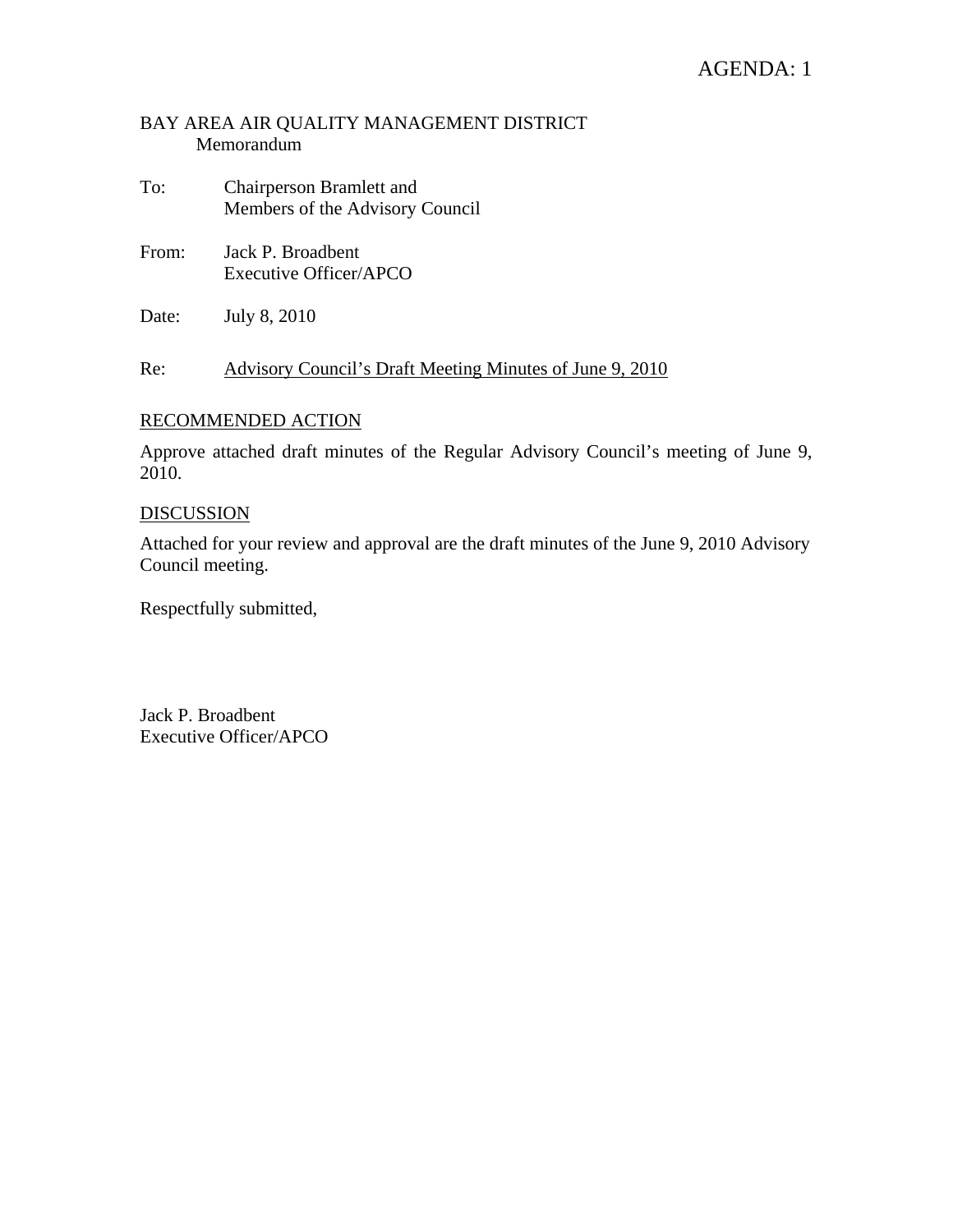AGENDA: 1

Bay Area Air Quality Management District 939 Ellis Street San Francisco, CA 94109 (415) 749-5000

#### **DRAFT MINUTES**

Advisory Council Regular Meeting 9:00 a.m., Wednesday, June 9, 2010

#### **CALL TO ORDER**

| <b>Opening Comment:</b>       | Chairperson Bramlett called the meeting to order at 9:00 a.m.                                                                                                                                                                                                                                                                                                                                                                                                            |
|-------------------------------|--------------------------------------------------------------------------------------------------------------------------------------------------------------------------------------------------------------------------------------------------------------------------------------------------------------------------------------------------------------------------------------------------------------------------------------------------------------------------|
| <b>Roll Call:</b>             | Chairperson Jeffrey Bramlett, M.S., Vice Chairperson Ken Blonski,<br>M.S.; Secretary Stan Hayes; Council Members Jennifer Bard, Louise<br>Bedsworth, Ph.D., Benjamin Bolles, Robert Bornstein, Ph.D., Harold<br>Brazil, Alexandra Desautels, John Holtzclaw, Ph.D., Robert Huang,<br>Ph.D., Kraig Kurucz, M.S., Gary Lucks, JD, CPEA, REA I, Jane Martin,<br>Dr.Ph.D., Debbie Mytels, Kendall Oku, Michael Sandler, Jonathan Ruel<br>and Dorothy Vura-Weis, M.D., M.P.H. |
| Absent:                       | Council Member Rosanna Lerma, P.E.                                                                                                                                                                                                                                                                                                                                                                                                                                       |
| <b>Public Comment Period:</b> | There were no public comments.                                                                                                                                                                                                                                                                                                                                                                                                                                           |

#### **Consent Calendar**:

1. Approval of Minutes of the May 12, 2010 Advisory Council Meeting

**Advisory Council Action:** Member Hayes made a motion to approve the minutes of May 12, 2010; Member Blonski seconded the motion; unanimously carried without objection.

#### **PRESENTATION: CALIFORNIA'S 2050 GHG EMISSION REDUCTION TARGET – CONTROL TECHNOLOGIES & STRATEGIES FOR INDUSTRIAL & ELECTRIC POWER SECTORS**

- 2. California's 2050 GHG Emission Reduction Target of 80% Below 1990 Levels Control Technologies and Strategies for the Industrial and electric Power Sectors
	- A. **Mineralization via Aqueous Precipitation (MAP) for Carbon Capture & Sequestration**  Tom Carter Vice President, Government Affairs Calera Corporation

Deputy APCO Jeffrey McKay provided a brief introduction of Tom Carter, Vice President, Government Affairs, Calera Corporation.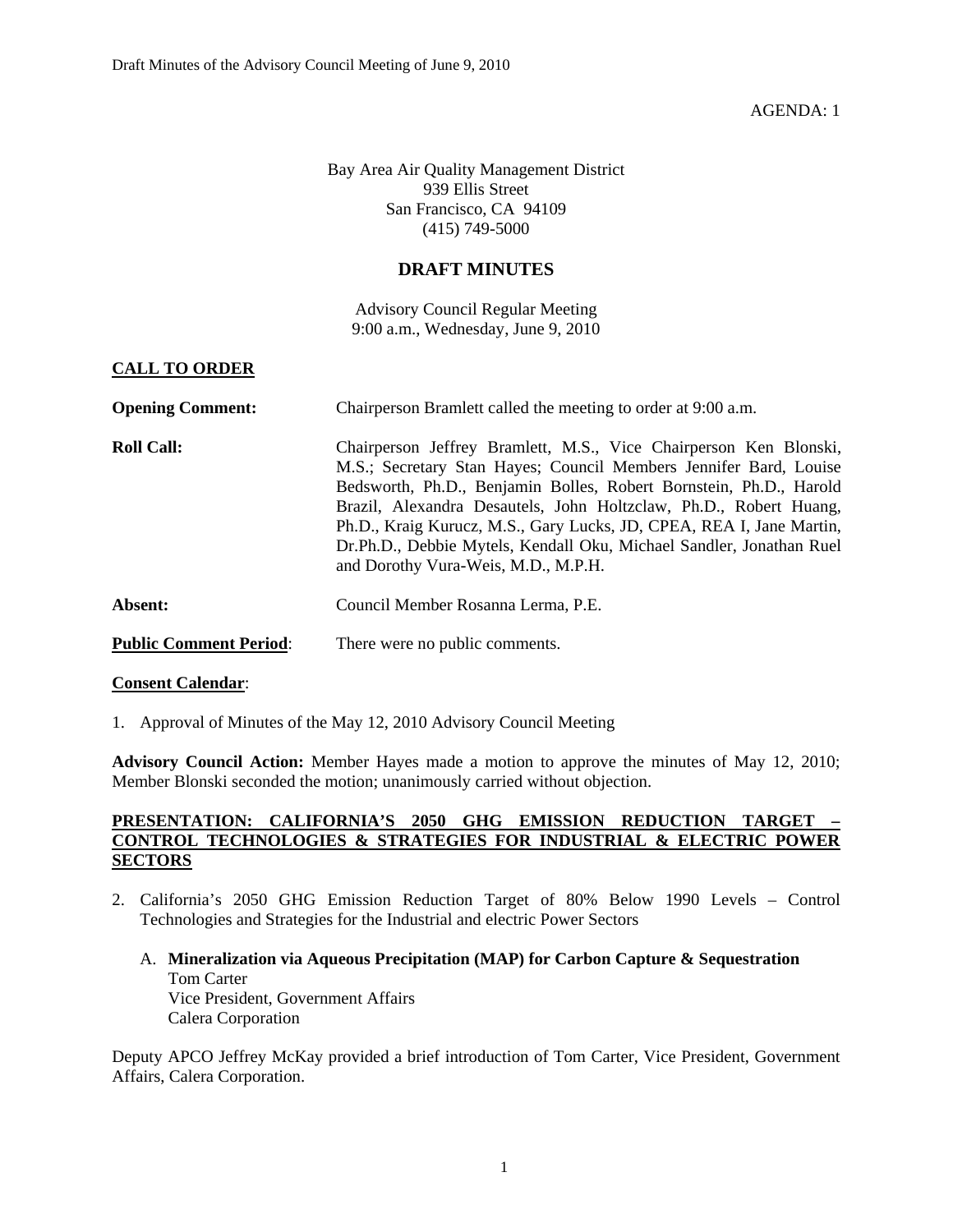Dr. Carter gave a PowerPoint presentation, stating that rather than separating  $CO<sub>2</sub>$  gas and storing it in a carbon dioxide form, Calera's technology converts  $CO<sub>2</sub>$  to  $CO<sub>3</sub>$ , combines it with minerals to make calcium magnesium carbonates that can then be used as carbon negative building materials. This process is mineralization via aqueous precipitation or MAP process. Mr. Carter discussed the ambient temperature and pressure process, carbon absorption/conversion, and he stated there is a large built environment reservoir which is capable of converting 16 billion tons of  $CO<sub>2</sub>$  annually. Their cost structure is dramatically lower than Carbon Capture & Sequestration (CCS) for  $CO<sub>2</sub>$  capture, it reduces sulfur dioxides, mercury, and other pollutants, they have applied for many patents, and he noted he would discuss Calera's extensive proven technology development and demonstration.

Mr. Carter noted fossil fuel power plans emit 9.5 billion tonnes<sup>[1](#page-6-0)</sup> of  $CO_2$ /year, and industrial plants, such as cement plants, steel and paper mills, aluminum plants emit an additional 6 billion tonnes. He stated Calera captures major stationary source emissions and for every tonne captured, they make two tonnes of product. They add in minerals and additional oxygen to provide a higher molecular weight. The global market for materials is roughly 32 billion tonnes and therefore, this provides a reservoir of 16 billion tonnes which is slightly more than all of the stationary sources. Mr. Carter described inputs of flue gas, fly ask, brines, waste waters, and manufactured alkalinity; mineralization by aqueous precipitation process; and outputs of clean flue gas, building pollutant encasing and fresh water. The third output is building materials themselves which have encased pollutants captured.

Mr. Carter presented beneficial reuse of  $CO<sub>2</sub>$  with revenue streams:

| <b>Product Sales:</b>     | Service Fees:                   |
|---------------------------|---------------------------------|
| <b>Building Materials</b> | CO <sub>2</sub>                 |
| -Aggregate                | Criteria Pollutants             |
| -SCM                      | $-SO2$                          |
| -Special Cements          | NO <sub>2</sub>                 |
| Fresh Water               | <b>Mineral Waste Mitigation</b> |
|                           | -Fly Ash                        |
|                           | -Red Mud                        |
|                           | -Mining Residuals               |

He displayed a graph of how Calera can make a carbon negative green concrete with their product without replacing all cement in the product.

He displayed a graph of carbon reduction potential, stating that even if they are capturing 70% of  $CO<sub>2</sub>$ from a power plant they can still have a total negative carbon impact on the environment of over 100% of the plant's emissions by displacing cement and other materials.

He displayed a baseline of operating expenses and revenues for traditional gas separation and for Calera's process. He said Calera shows positive revenue for CCS assuming a price on carbon per tonne, but they have the significant additional revenues of selling the materials they make and capturing the other pollutants. The Earning Before Interest, Taxation, Depreciation and Amoritization (EBITDA) shows that because Calera's revenues are higher than lower costs, they end up with a positive margin.

He then displayed an energy demand comparison for a power plant, the fresh water production process starting with waste water/brine, stripping out minerals during the process, and then adhering to carbonate formed. If they want to take an additional step to make the water potable, they could purify it completely through a reverse osmosis process. The salt removed can be used in their electrochemistry process by which they manufacture alkalinity.

<span id="page-6-0"></span> $\overline{a}$ *1 Tonne = Metric ton*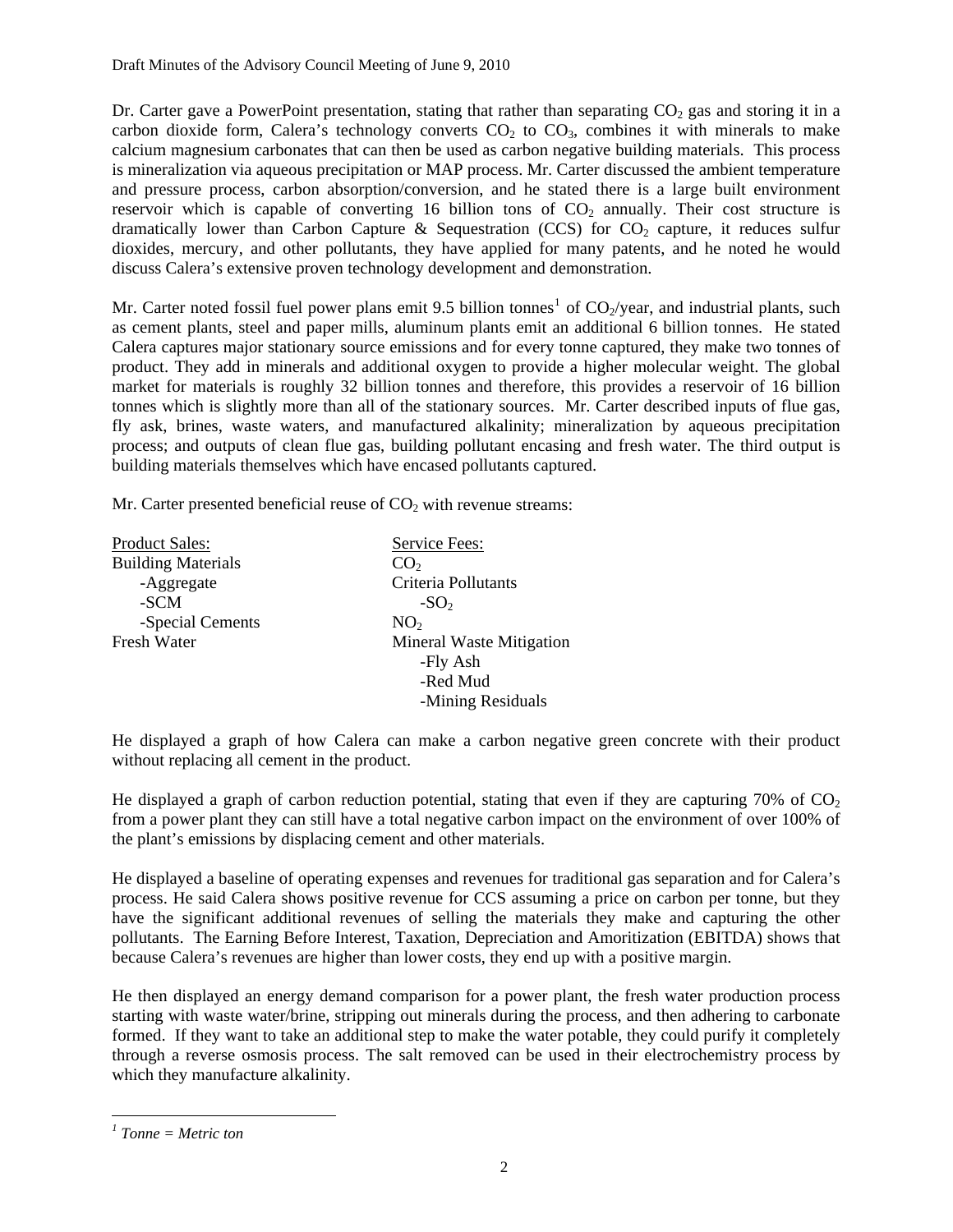He displayed ways to reduce mining at a limestone quarry to make cement, and an aggregate quarry to make aggregate. Mr. Carter presented Calera's very talented Senior Executive Team and gave a brief background on their accomplishments and experience.

Mr. Carter then displayed their pilot plant Calera location at Moss Landing R&D Center, one-third of a megawatt coal fired capacity, where they built a co-boiler, can burn coal to see how their process works on various coals and arrive at building materials. He also presented an example of their 90 foot absorber tower where they mix the alkalinity, alkaline liquid and flue gas to create the carbonate at their 10  $\text{MW}_{\text{e}}$ Dynegy Moss Landing Power Plant.

Chair Bramlett suggested Mr. Carter address the three questions posed, as follows:

a. How could California's 2050 GHG reduction target be accomplished for the industrial and electric power sectors?

Mr. Carter stated the process has the capacity to capture most of the emissions from all major stationary sources in the state. Even though there are only a few small coal plants and most major power plants are natural gas, they still have emissions. In addition, they could capture emissions at cement plants in California which are coal fired and at other major stationary sources, which is significant.

b. What are the implications of California's 2050 GHG emission reduction target for the Air District's regulatory and legislative agendas?

Mr. Carter said his assumption is that the District's missions is to do what it can to ensure the Bay Area meets its share of the statewide reduction targets. To the extent that emissions in the Bay Area come from stationary sources rather than from vehicles, they can help capture them.

c. What are the implications of California's 2050 GHG emission reduction target for the Air District's Climate Protection and Grants & Incentives Programs?

Mr. Carter said part of his job is to gather public funds wherever available. They think their process holds a lot of promise, it is innovative, scalable, and has a wide variety of positive environmental impacts beyond  $CO<sub>2</sub>$  control. It can also help the state keep its domestic industries in place rather than import them from elsewhere. They do have one grant from the U.S. Department of Energy, another grant from the State of Victoria, Australia, and a matching fund offer from the Commonwealth Government in Australia. They also have a matching fund offer from the California Energy Commission from the DOE funds.

Because Mr. Carter had to leave after his presentation, Chairperson Bramlett invited Advisory Council comments and questions.

Mr. Ruel asked for clarification on calculations on estimates of the reservoir in buildable materials. Mr. Carter said they start with potential sources from which they could capture emissions. On a global level, they add up to about 15.5 billion tonnes of  $CO<sub>2</sub>$  per year from fossil fueled power plants and industrial sources. He said one would multiply that by 2 to get the amount of product they would make. This provides 31 billion tonnes. Fortunately, the 31 billion tonnes is just under the global market of 32 billion tonnes per year for all of the products they make, such as aggregate, cement, cinderblocks, concrete pipes.

Mr. Ruel asked that in adding up all of the products, is Mr. Carter assuming it was all 100% replaced by this product or used as a supplementary product at a level of 20%. Mr. Carter said this would assume the ultimate potential reservoir for Calera's products. He noted cement is a fairly small portion of the 32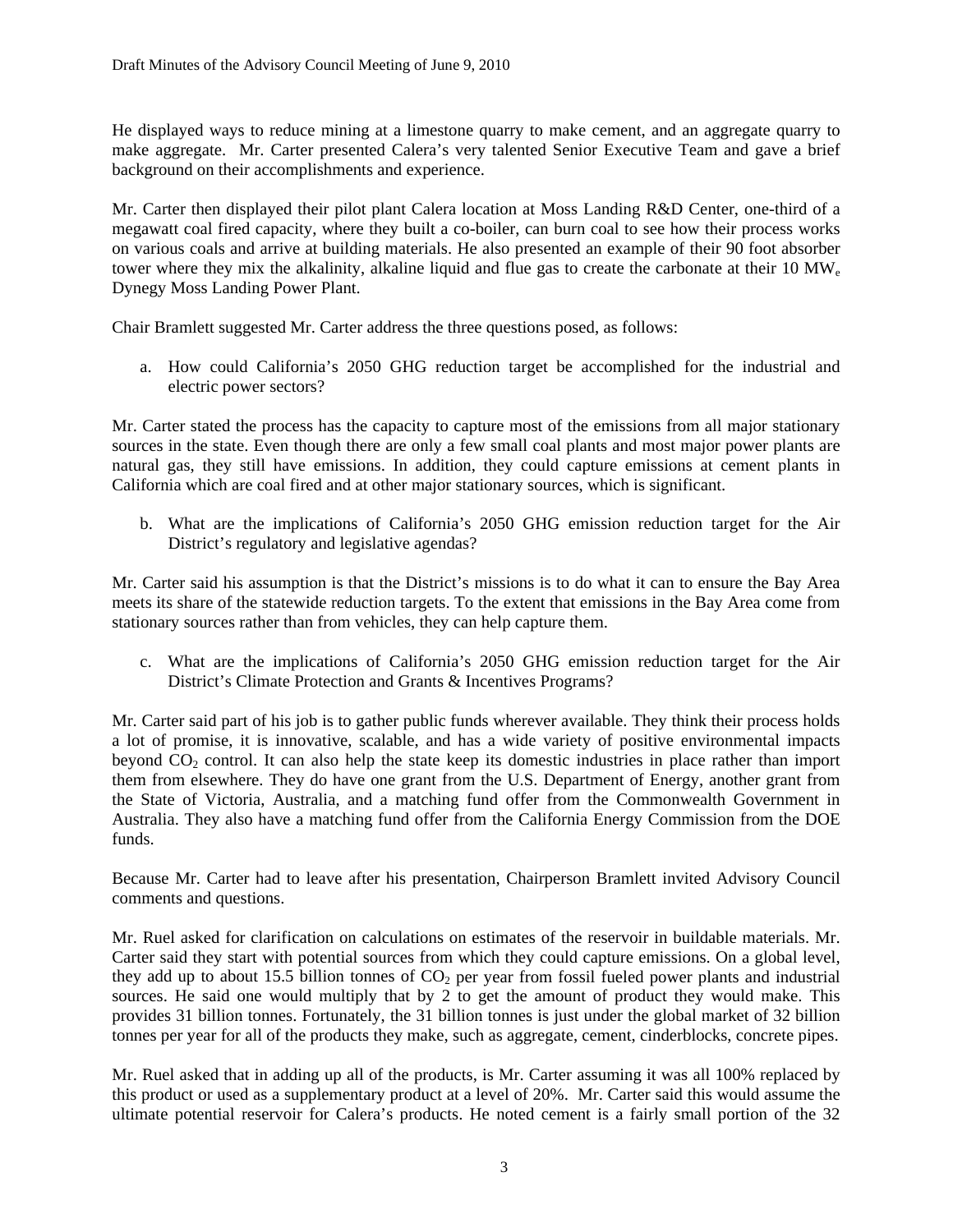billion tonnes, at about 2 billion tonnes, and even if they did everything else other than cement, it gets them close to the 31 billion tonnes.

Dr. Holtzclaw questioned how quickly could this be scaled up. Mr. Carter said they wanted to start the Australia project at about a 10-50  $\text{MW}_e$  scale within the next six months to a year. There is another coalfired plant that they are in discussions with as well which they would like to get going before that at a 10-  $20 \text{ MW}_e$  scale. Once they prove out the scale, they could scale up fairly quickly. The numbers which are conservative show them getting up to 200-500 MW<sub>e</sub> scale by 2014. He said they want to be operating and absorbing  $CO<sub>2</sub>$  and producing products at a couple of coal-fired plants by the end of this year at the 10-50 MWe scale and from there, they could scale up once the technology is proven.

Dr. Holtzclaw questioned if Calera has spoken with industries in China. Mr. Carter said yes, but they have a resource issue and have only a certain number of people to ensure projects happen. He said obviously there is a big market in China, a lot of emissions, and they are also not particularly keen on geologic storage in China and even less keen in India. They are very confident Calera's technology can and will end up being a major part of the solution in China and India.

Dr. Holtzclaw questioned what the "C" was in SCM. Mr. Carter said this is Supplementary Cementicious Materials (SCM). He said "cementicious" means that when it gets wet, it gets sticky. Cement is actually an ingredient in concrete, which is made of sand, gravel and cement, and cement is the glue, and this is their cement replacement.

Dr. Holtzclaw referred to Slide 9; Carbon Negative Green Concrete and asked Mr. Carter to review it again. Mr. Carter said they start with a reference of ordinary concrete which has a 10%-15% Portland cement ratio and the rest, 80-85% being aggregate and 5% air, water, etc. This has a 537 lb. per cubic yard of concrete level. The grey bar shows a 60% cement component bar because they are putting two SCM's in there; 20% with fly ash or 2% of the concrete and 20% with Calera SCM. They are replacing all of the fine and course aggregate with Calera aggregates, or 85% of the concrete. So, even with the 200 lbs. of positive carbon footprint in the Calera concrete (green bar), the negatives of adding up the SCM, fine and course aggregate still make it into a concrete that is about twice as carbon negative as regular concrete is carbon positive. Dr. Holtzclaw confirmed they were still retaining some Portland cement, and Mr. Carter added they believe this could be realistic to sell in the next few years as a produce salable on market.

Mr. Hayes said the basic chemistry of cement manufacturing is straight forward. It may be proprietary, but he asked for some additional information on how this works. Mr. Carter said they are making a stronger polymorph of calcium carbonate, and while he is not a scientist, their product people spend all their time doing this—making sure they can go to any facility and take inputs available there and turn it into a consistently, strong polymorph to meet the strength of Portland cement.

Mr. Hayes questioned the cost relative to a ton of cement produced. Mr. Carter said it is a difficult question; their cost depends on three factors—what the inputs are, whether they have natural sources or whether they need to manufacture them, it depends on the regulatory structure and the markets for various products. If they get paid enough to capture the  $CO<sub>2</sub>$ , they will capture as much as they can and make as much product as they can even if they have to sell it in less expensive forms. Mr. Hayes questioned if a price for carbon was needed, and Mr. Carter said if they have the right inputs, they can still make costcompetitive cement materials at a profit.

Mr. Lucks referred to feed stocks including wastewater, and he knows the central valley has a limiting factor with salinity and concentrated total suspended solids are a big challenge and limiting factor. He questioned if this would be an opportunity to address that challenge. Mr. Carter said yes, it is. To the extent that waste waters have those minerals and/or the alkalinity they need, they are a prime input for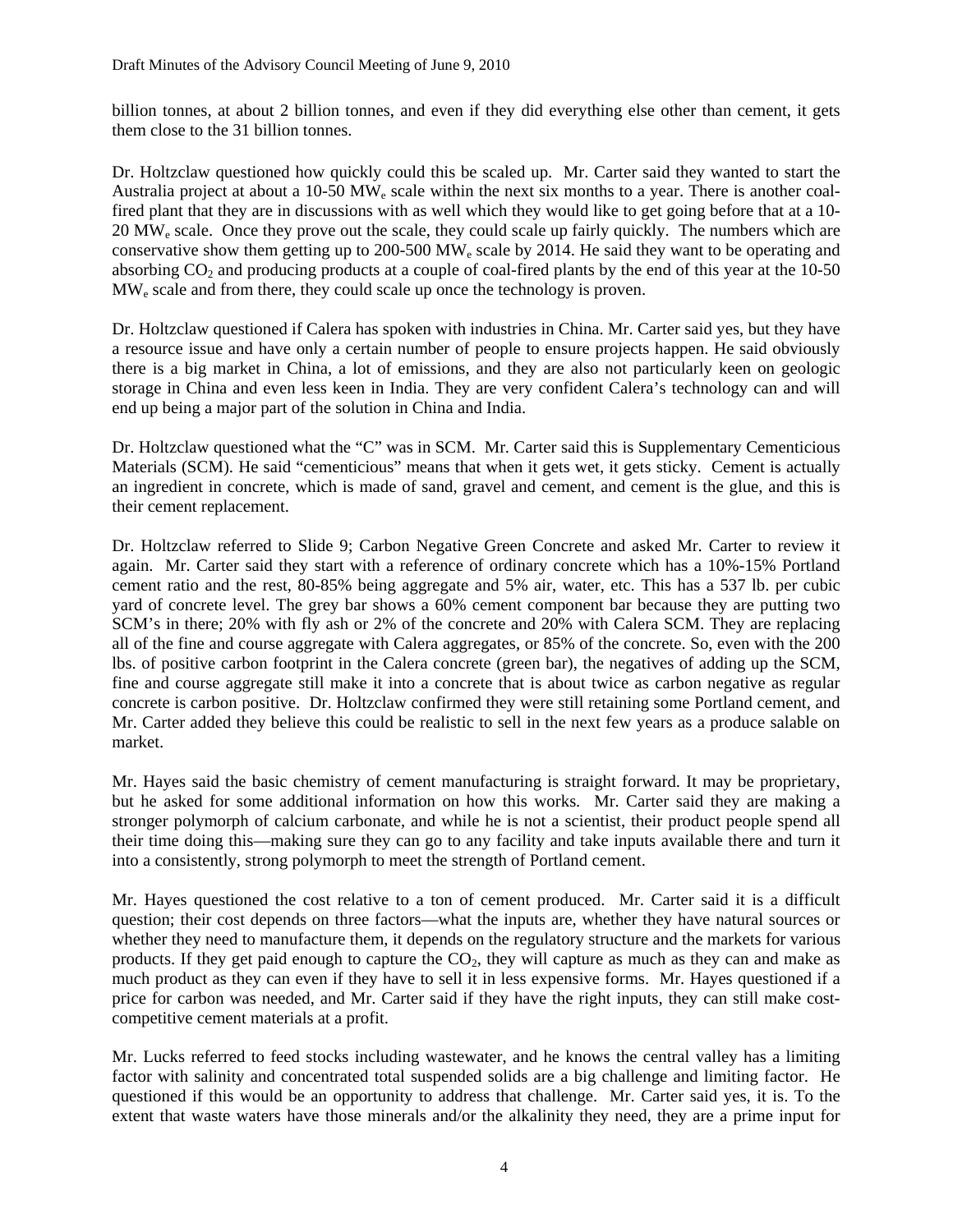Calera. Even to the extent they do not, there are items they could use waste waters, as long as they do not have things that will hurt their process.

Dr. Bedsworth asked if this is a process that can be centralized or does it need to be at each source. Mr. Carter said they could do it at a central plant with a network of pipelines to bring the flue gas to that central plant. But it might make more sense and be cheaper to exist at the brine source 50 miles away and bring the flue gas over. He said they do not need the gas to be hot when it comes in, and they envision co-existing with the power plant or other source, but it is not a requirement.

Dr. Bedsworth referred to the cost per ton of concrete, and she asked for a sense of cost for  $CO_2$  captured, or questioned how it compares to other sequestration or other abatement strategies. Mr. Carter said it is a trade off between the products and the price on  $CO<sub>2</sub>$ . If they couldn't sell their products at all, they would need a higher price on carbon to be profitable.

Dr. Vura-Weis said in looking at the local picture, she asked if there are toxic air contaminants released in the process into the atmosphere and/or to exposure to people working in the plants. Mr. Carter said they take this seriously, are doing a lot of testing the air in and out of their process, and they test the water in and out, and they test it with the slurry that comes out of that. They also want to be sure that mercury is captured and stays in the product. They are doing additional testing where they take solid material, crunch it up into a paste, and doing leeching studies on that to ensure metals stay in there. Those results have been very positive. For workers in the plant, they take safety very seriously. They have minimal exposure to any harmful materials, and they have to be most careful with alkalinity because it is caustic by nature. But, they do not produce any harmful chemicals in their process and they are testing all of the outputs to ensure they are not releasing any.

Ms. Bard said the technology is very promising to hear, and Mr. Carter said the more options there are for capturing  $CO<sub>2</sub>$  the better, and anything with potential should be explored. Ms. Bard said she did not see anything on PM 2.5 and she asked Mr. Carter to review the retrofit costs, stating one slide showed that this is a more efficient process for capturing all capital costs for all the separate retrofit processes required. Mr. Carter said most presumptions in graphs presented presume a retrofit situation. The one that in some cases that had an additional energy cost for SO2 control. This might have been developed for Australia where they have low sulfur coal and do not currently have sulfur controls. If they were going to try and separate that gas, they would have to install a sulfur control. In a brand new plant, their process is ideal because all the other units do not even have to be built. They are hoping PM controls also do not need to be installed. When they built their pilot with a coal boiler simulator on-site, they installed a bag house to capture the PM. They are now in the process of building the bypass of the bag house so they can test it without capturing the PM, and they feel confident that their process will capture the PM. He further explained the costs of maintaining bag houses, high energy costs, and even with PM controls, a lot of money can be saved in the long term by installing their process once they prove they also capture PM.

B. **Membrane Technology for Carbon Capture**  Richard Baker, for Tim Merkel, Ph.D. Director of Research and Development Membrane Technology & Research

Deputy APCO Jeffrey McKay provided a brief introduction of Richard Baker, Principal Scientist, Membrane Technology & Research.

Dr. Baker stated Membrane Technology and Research, Inc. (MTR) is a small firm in Menlo Park, California, making gas separation systems and he would discuss the nature of the problem, a brief review of membrane gas separation technology, how the technology would be used to capture  $CO<sub>2</sub>$  at a power station, and conclusions and answers.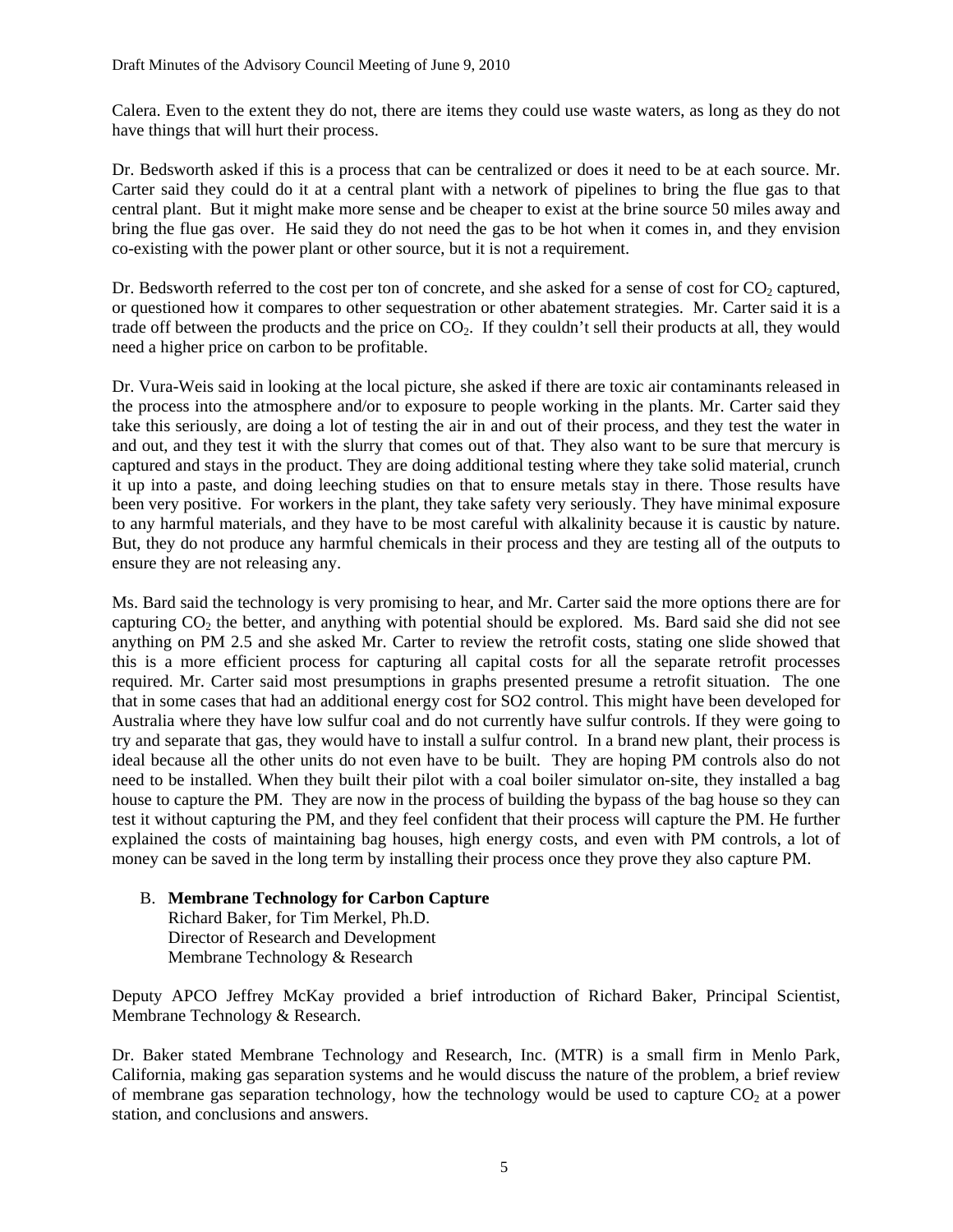He referred to the problem, stating that beginning in the industrial revolution the use of fossil fuels skyrocketed in the 1940's and it is now on the order of 25 billion tons per year of  $CO<sub>2</sub>$  being burned by  $CO<sub>2</sub>$ . Each year it increases about 1 or 2 ppm every year. He stated about half of U.S.  $CO<sub>2</sub>$  emissions are produced during electricity generation, and the vast majority of this is coal. The next major source is transportation, which is oil and the rest is a mix of natural gas and oil. There are about 1100 coal-fired power plants in the United Stations and 5,000 worldwide, and 50-100 power plants are being built every year, which will continue.

Dr. Baker presented a graph showing the process of coal-fired power plants, stating that 600 MW<sub>e</sub> plants emit approximately 10,000 tons of  $CO<sub>2</sub>$  per day, which is enormous. Regarding whether the unconcentrated flue gas could be transported from one place to another, he said this cannot be done and the flue gas emitted from the stack contains about  $10\%$  to  $13\%$  CO<sub>2</sub>. Even though it has gone through precipitation and desulfurization, it still has ash, SO2, NOx and other chemicals as well.

Several CCS technologies are being considered but it is very expensive and will double the price of electricity. Membrane Technology and Research makes membrane technology systems mostly for the petro-chemical industry and refineries. He presented examples of a petrochemical plant, a hydrogen refinery, a natural gas plant, and a listing of some of their customers. He presented types of membrane separations, which act as micro filters, separating molecules from gas or liquids by straight filtration. When the pores get extremely small, you get processes like reverse osmosis and gas separation. In those processes, the pores are the tiny gaps between the polymer chains that make up the film, or the membrane. The gaps are created by thermal motion, and this is a diffusion process. The one mentioned previously is reverse osmosis; a process to desalt water by filtering it through very tight membranes. Similar membranes could be made to separate gases.

Dr. Baker said the membranes for separating water and salt are tight and have relatively low permeabilities and the trick is to make the membrane extremely thin to provide useful fluxes. In 1960, two scientists developed the asymmetric membrane occurred at UCLA and he presented examples. Even with the best membrane material and the best membrane, a lot of membrane area is needed. MTR uses spiral-wound modules. Rolls of membrane are made, membrane envelopes are made, and they are wrapped around the porous pipe, the wrapping component goes into a pressure vessel, and one stream comes in and two streams come out. In their process, they have flue gas coming in,  $CO<sub>2</sub>$  permeates the membrane and goes out on one side, and the nitrogen and other components keep on going and are vented to the stack. He presented an example of its use in a power plant.

Dr. Baker then presented the permeation rate of the membrane, Polaris  $^{TM}$  membranes which are 10 times more permeable to  $CO<sub>2</sub>$  than conventional membranes used for natural gas treatment; pure-gas data at 25℃ and 50 psig feed pressure. He then presented and described MTR's CO<sub>2</sub> capture process and noted that 90% capture is approximately \$25-\$30/ton  $CO_2$  and they will use about 15-20% of the plant energy, which is about a 45% increase in the cost of electricity. They calculated the amount of energy and membrane area needed. As they increase the pressure of the compressor the energy cost goes up but the membrane area goes down. Therefore, there is a trade-off between compression power and the membrane area required.

Dr. Baker then presented the Ashkelon desalination plant, a membrane plant of the required size that exists today. He said there are about 25 plants of this order of magnitude installed around the world, mostly in Saudi Arabia, 1 or 2 in Spain, or places where water is at a premium. He presented the current status of MTR technology, presented one of MTR's first test systems which was put in Red Haw, a 1060 MWe natural gas-fired power plant in Phoenix for the Arizona Public Service (APS) power plant, a larger APS Cholla Power Plant which conducted a six month test with coal-fired flue gas in April 2010 and the Polaris TM membrane system captures 1 ton  $CO<sub>2</sub>/day$ .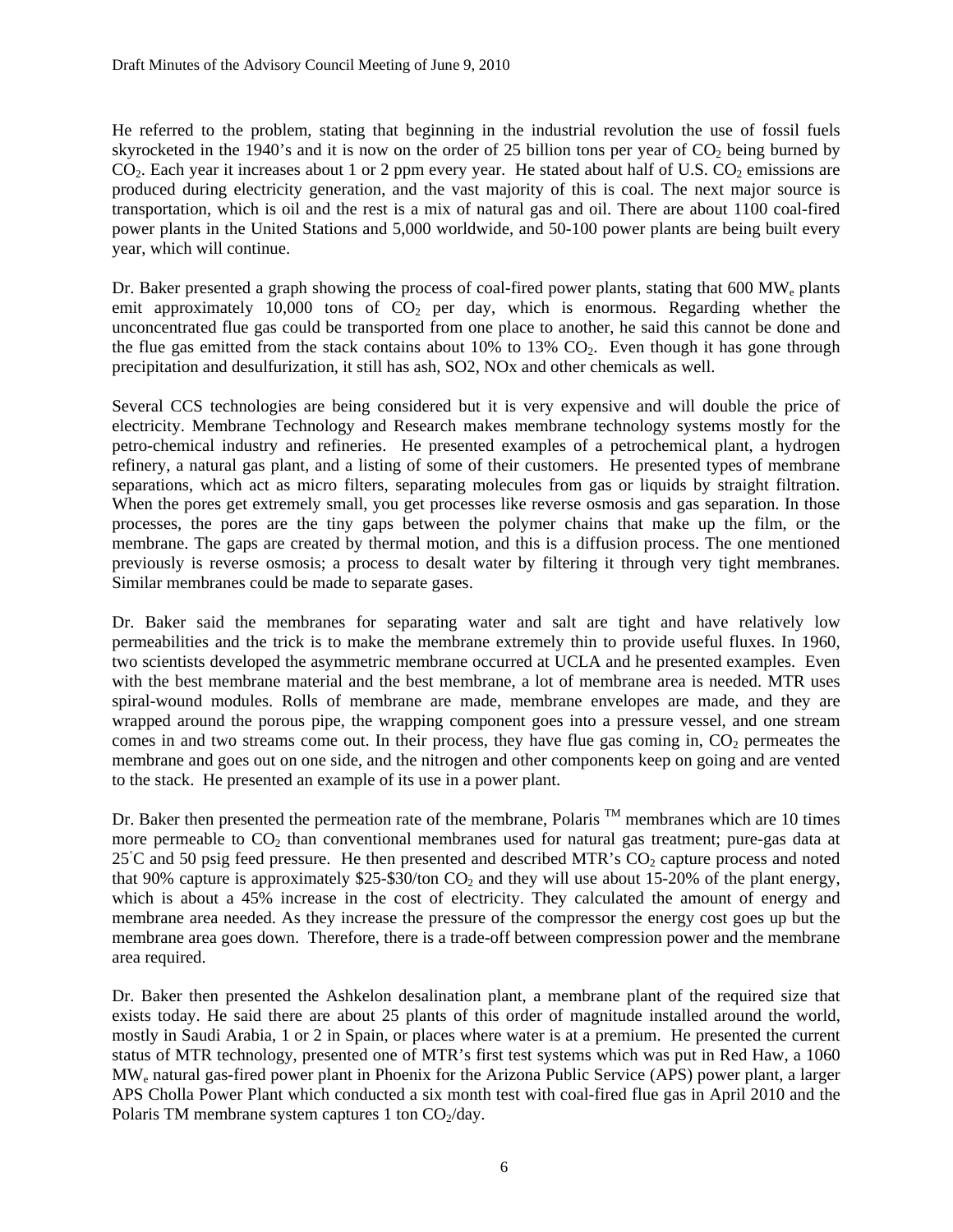Dr. Baker described remaining challenges for membrane post-combustion  $CO<sub>2</sub>$  capture, as follows:

- Particulate matter/other minor contaminants and their potential impact on membrane life, module life and module pressure drop
- Integration with power plants and effect of  $CO<sub>2</sub>$  recycle on boiler efficiency
- Vacuum blower operation and materials challenges
- Cleanup of SOx and NOx in  $CO<sub>2</sub>$ -rich permeate
- Gas flow distribution
- Water recovery and handling
- Cost reduction and scale-up issues

He presented the Cholla II skid which is proposed to begin operation in late 2011. It will be a 20 fold scale up from the Cholla I unit and will treat about 20 tons of  $CO<sub>2</sub>$  per day which is the equivalent of about 1 MWe.

Dr. Baker then presented a Department of Energy Post-Combustion  $CO<sub>2</sub>$  capture timeline outlining a variety of field testing projects, pilot-scale field testing projects, large demonstrations, with their hopes of having a commercial deployment by 2020.

Regarding the three questions,

a. How could California's 2050 GHG reduction target be accomplished for the industrial and electric power sectors?

He said for the last hundred years,  $CO<sub>2</sub>$  has been on a steady increase as referenced in his Slide #3, and getting them reduced is a difficult target. He thinks electricity and gasoline are the big things to work on, there are not one or two processes that will do it, everything will need to change and to meet the target, the total economy of the country has to change; solar, wind, nuclear, biofuels, electric cars, hybrids, IGCC, oxycombustion, and carbon capture and sequestration.

a. What are the implications of California's 2050 GHG emission reduction target for the Air District's regulatory and legislative agendas?

Nothing will happen without regulation or tax. A  $CO<sub>2</sub>$  tax would change electricity production fairly significantly, but it will do nothing to gasoline consumption. It changes the price of oil by \$8 a gallon which will do nothing, but it doubles the price of coal and it increases the price of electricity by 30% to 40%. It would be a driver to convert or change the balance between coal and natural gas, which would happen within a few years of implementing such a tax, and it could possibly encourage some sort of sequestration.

b. What are the implications of California's 2050 GHG emission reduction target for the Air District's Climate Protection and Grants & Incentives Programs?

Dr. Baker said he was unfamiliar with the District's program, but he said the Cholla II unit is a \$20 million program. They are getting 80% of the money for the program from the federal DOE, and they are putting up about \$4 million. The next stage is a plant that might be a \$50 million plant and he hopes DOE would give them the bulk of that money too. But even a 20% cost share would be significant for them. Therefore, he said MTR would be happy to be apprised of any available District grants and incentives.

#### **C. Dr. John Beyer Staff Scientist Geophysics Department**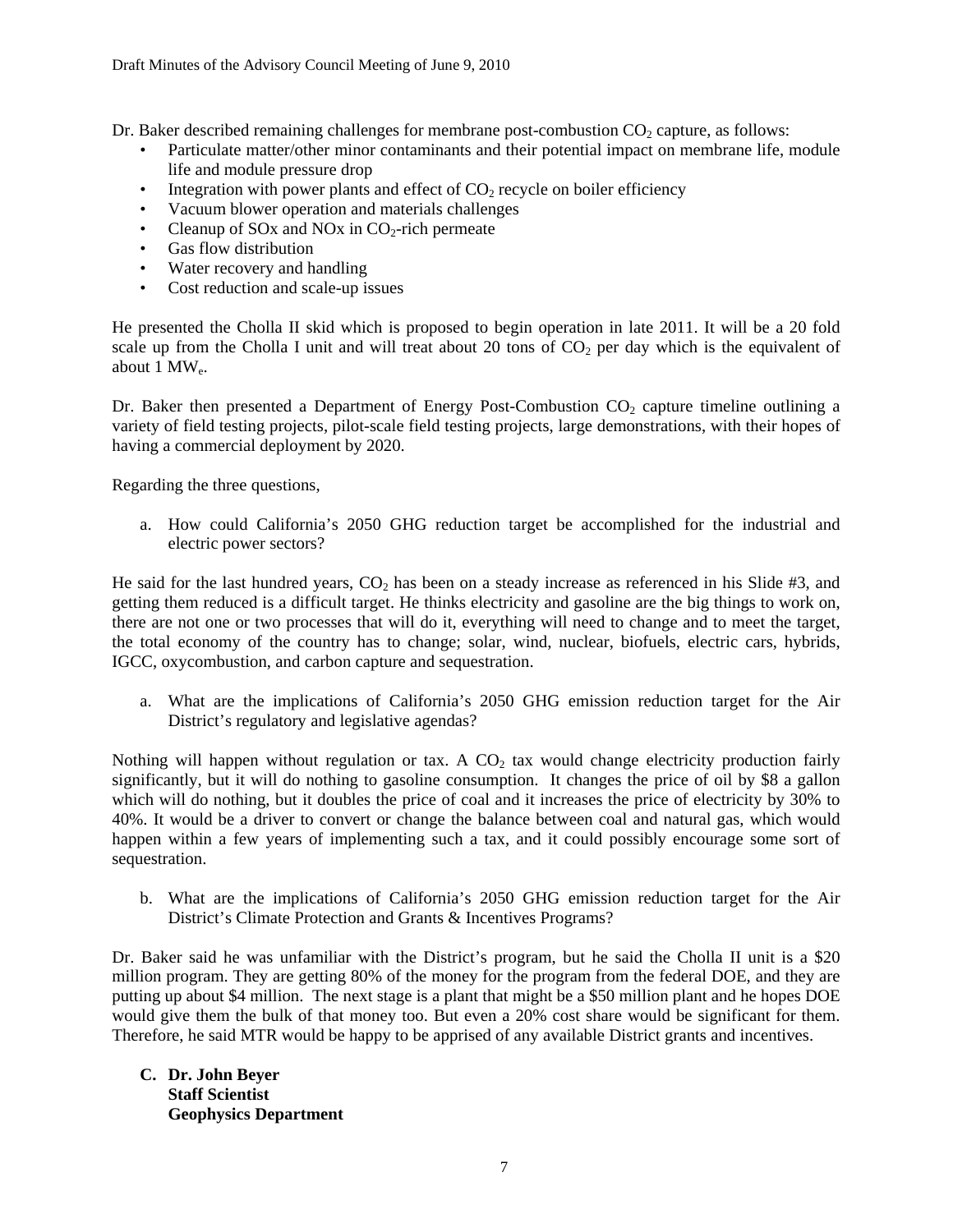#### **Earth Sciences Division Lawrence Berkeley National Laboratory**

Jeff introduced Dr. John Beyer, Staff Scientist, Geophysics Department, Earth Sciences Division, Lawrence Berkeley National Laboratory

Dr. Beyer thanked the Advisory Council for the opportunity to speak, discussed the basics of what and where is carbon dioxide, reviewed sources of  $CO<sub>2</sub>$  which includes combustion of fossil fuels, electricity generation at coal and gas-fired power plants, cars, trucks, oil refineries, and cement plants.

The problem is that the carbon cycle is out of balance. The amount of  $CO<sub>2</sub>$  in the atmosphere is increasing. Working in our favor is that the ocean is absorbing  $CO<sub>2</sub>$ , plants absorb it and produce oxygen, but humans are producing more  $CO<sub>2</sub>$  that can be absorbed, and as a result, seal level is rising and glaciers are melting, weather patterns are changing, and the oceans are becoming more acidic and destroying marine ecosystems. He reviewed the scale of  $CO<sub>2</sub>$  emissions from people burning gasoline, coal-fired power plants, gas-fired power plants, U.S. fossil fuel and global fossil fuel CO<sub>2</sub> emissions.

Dr. Beyer noted that 48.5% of electricity is generated with coal, and 1,820 million tons of  $CO<sub>2</sub>$  is emitted per year. 21.3% is generated with natural gas which produces 400 million tons of  $CO<sub>2</sub>$  per year, 19.6% is generated with nuclear and 6.0% with hydro, 1.6% wind, solar and geothermal, and 1.4% with biomass, which is considered neutral. The U.S. power sector produces  $2,200$  million tons of  $CO<sub>2</sub>$  a year.

Dr. Beyer presented a graph from the Air Resources Board showing a breakdown of California GHG emissions in 2006. Transportation accounts for 39%, industrial at 21%, electricity generation in state at 12% and electricity generation imports at 10%. He presented a 2008 Atlas Sources Map of the Bay Area stationary source  $CO_2$  emitters which can be located at [http://www.natcarb.org/Atlas/ims\\_map.html](http://www.natcarb.org/Atlas/ims_map.html) which highlights most of the Bay Area refineries.

Carbon Capture and Storage (CCS) involves three processes:  $CO<sub>2</sub>$  capture and separation,  $CO<sub>2</sub>$ compression and transportation, and  $CO<sub>2</sub>$  injection. Geologic  $CO<sub>2</sub>$  storage is used to buy time to convert to renewable energy sources to address the problem of global warming.

He stated oil companies have been safely injecting large quantities of  $CO<sub>2</sub>$  into the ground for decades for enhanced oil recovery.  $CO<sub>2</sub>$  injection started in 1972 and is responsible for more than 1 billion barrels of oil from the Permian Basin in Texas and New Mexico. There are more than 72 U.S. oil fields where a total of 50 million tons/year of  $CO<sub>2</sub>$  is being injected into the ground which has produced over 1 billion barrels of domestic oil, and they are currently producing more than 300,000 barrels per day which accounts for 12% of lower U.S. oil production. He noted the  $CO<sub>2</sub>$  does not come from man made sources, but naturally existing deep reservoirs of  $CO<sub>2</sub>$  in the ground, and it has been there thousands of years. There are  $3,100$  miles of high pressure pipelines delivering  $CO<sub>2</sub>$  for enhanced oil recovery in the Permian Basin in West Texas and Eastern New Mexico.

Regarding reducing  $CO<sub>2</sub>$  emissions, Dr. Beyer said the goal is to reduce emissions by 7 Gigatons (Gt) of carbon/year by 2050. He presented a graph which indicates that by 2050, with a business as usual model, the United States will be producing twice as much  $CO<sub>2</sub>$  as now. Even if we try to stabilize the Earth's atmospheric concentration of  $CO<sub>2</sub>$  at 500 ppm, to do this, we will have to not emit an amount equal to the amount we are already emitting. He said there is no silver bullet, it is too early to pick winners and losers in terms of technologies, and at this point, all technologies must be worked on. He referred to the diagram on Slide 11 and noted 9 possible wedges/technologies are represented which include:

- Carbon capture and geologic storage (from power generation, cement manufacturing, oil refining, natural gas processing, hydrogen plants)
- Nuclear power generation replacing coal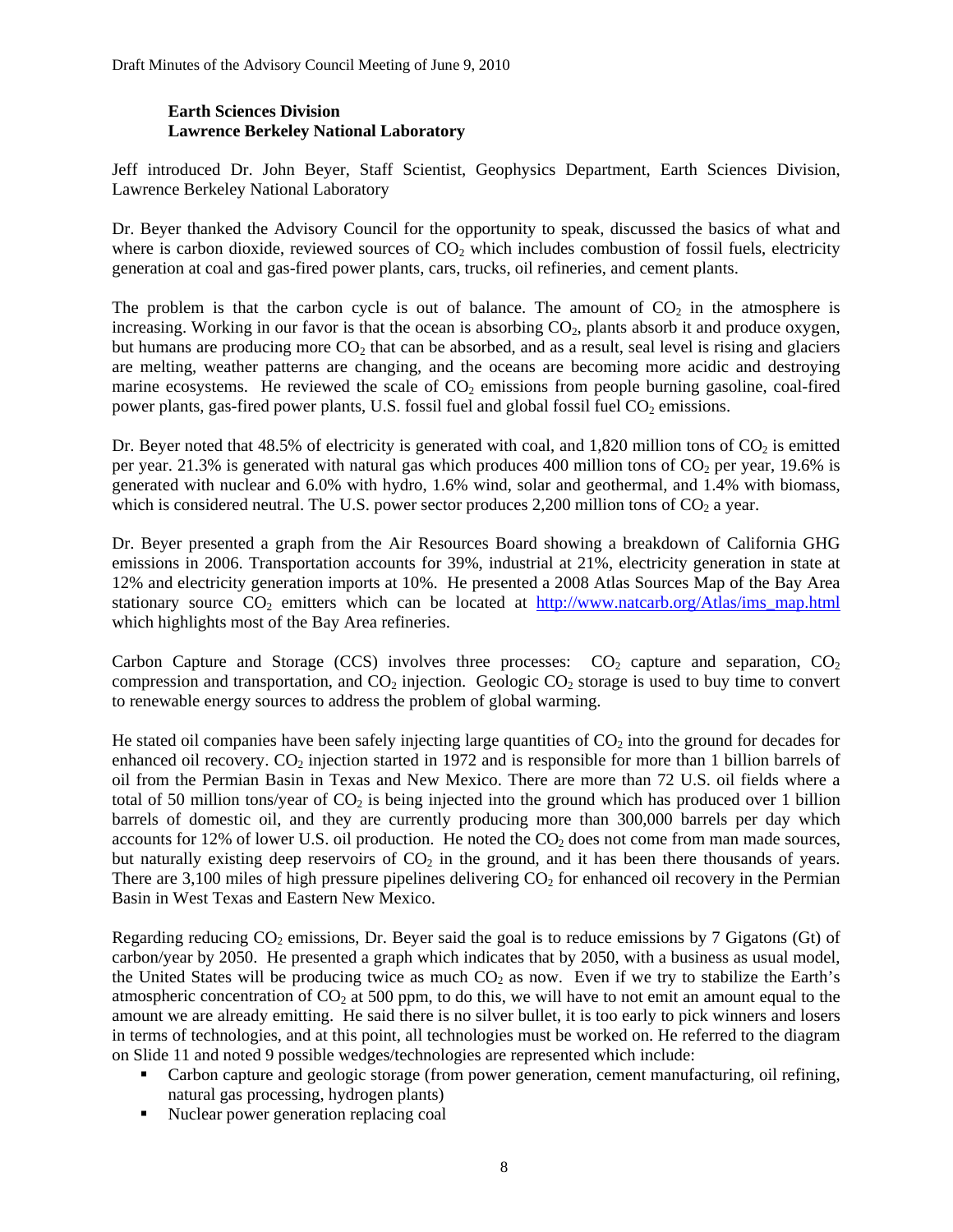Draft Minutes of the Advisory Council Meeting of June 9, 2010

- Renewables (wind, solar, geothermal, biomass)
- Switch from coal to gas generation
- End use electricity efficiency (buildings, industry)
- End use fuel efficiency (power plants, vehicles)
- Reduced use of vehicles
- $\blacksquare$  Biomass fuel
- **Terrestrial sequestration (reforestation, agricultural)**

He discussed Slide 12, which represents the first wedge, or 3.7 Gt of  $CO_2$ /year. Within 50 years, this much should be put into geologic storage into the ground, which he said can be done. He presented the types of geologic reservoirs and their estimated storage capacity, which includes depleted oil and gas fields, unminable coal seams or deep saline formations.

Dr. Beyer then presented California's major geologic storage areas by natural gas fields and oil fields and their estimated storage capabilities. Regarding cost of CCS for various scenarios, he presented a chart showing the cost for capturing CO<sub>2</sub>, compressing it, transporting it and injecting it which includes monitoring of it in Slide 14.

He described how the process of CCS works, stating  $CO<sub>2</sub>$  compresses by a factor up to 370 from its volume at the surface. The hydrostatic (water) pressure in the rocks increases by about ½ psi per foot of depth. Therefore, the  $CO<sub>2</sub>$  stays compressed by the pressure that naturally exists deep in the earth. The compressed  $CO<sub>2</sub>$  is liquid-like, with about  $2/3$  the density of water.

 $CO<sub>2</sub>$  is trapped deep in the earth by the following:

- 1. Stratigraphic Impermeable cap rock over permeable reservoir rock
- 2. Structural e.g., dome-shaped structures or sealed faults (the way oil and gas are trapped)
- 3. Solubility  $CO_2$  dissolves in saline water in the reservoir rock (like  $CO_2$  dissolved in soda) and makes the water 8% more dense.
- 4. Residual (capillary) If the plume moves from buoyancy, water fills in behind it, trapping bits of  $CO<sub>2</sub>$  in tiny spaces in pores of the reservoir rock.
- 5. Mineral Chemical combination with minerals dissolved in the formation brine to form new rock.

He then presented a chart of  $CO<sub>2</sub>$  trapping mechanisms over time, stating that over a number of years, new minerals are created below the ground. He noted there are concerns about geologic  $CO<sub>2</sub>$  storage such as induced seismicity, drinking water contamination and leakage of  $CO<sub>2</sub>$  to the surface. He briefly provided an analysis of each and discussed control and monitoring mechanisms, and mitigation.

Dr. Beyer discussed the project he is working on with Shell Oil Company, noted the site for it is in the Montezuma Hills, about 10 miles west of Rio Vista where the wind mills are. They hope before the end of the year to start drilling the first of two wells 2 miles deep and 150 feet apart where  $CO<sub>2</sub>$  will be injected into a permeable sandstone layer beneath multiple impermeable shale layers. He noted a few miles away from this site lies the Rio Vista Gas Field which has been significantly drilled and they have huge amounts of data. He presented examples of a well head and a  $CO<sub>2</sub>$  valve opened up. Dr. Beyer presented  $CO<sub>2</sub>$  geologic storage projects around the world grouped by small, medium and large scale operations: 1) A storage project in Alberta and its pipeline, 2) a storage project from an off shore oil rig in the North Sea, Norway with seismic data, and 3) a storage project in Krechba, Algeria which is monitored by satellite data.

Dr. Beyer gave the following conclusions:

1. There are large point sources where  $CO<sub>2</sub>$  can be captured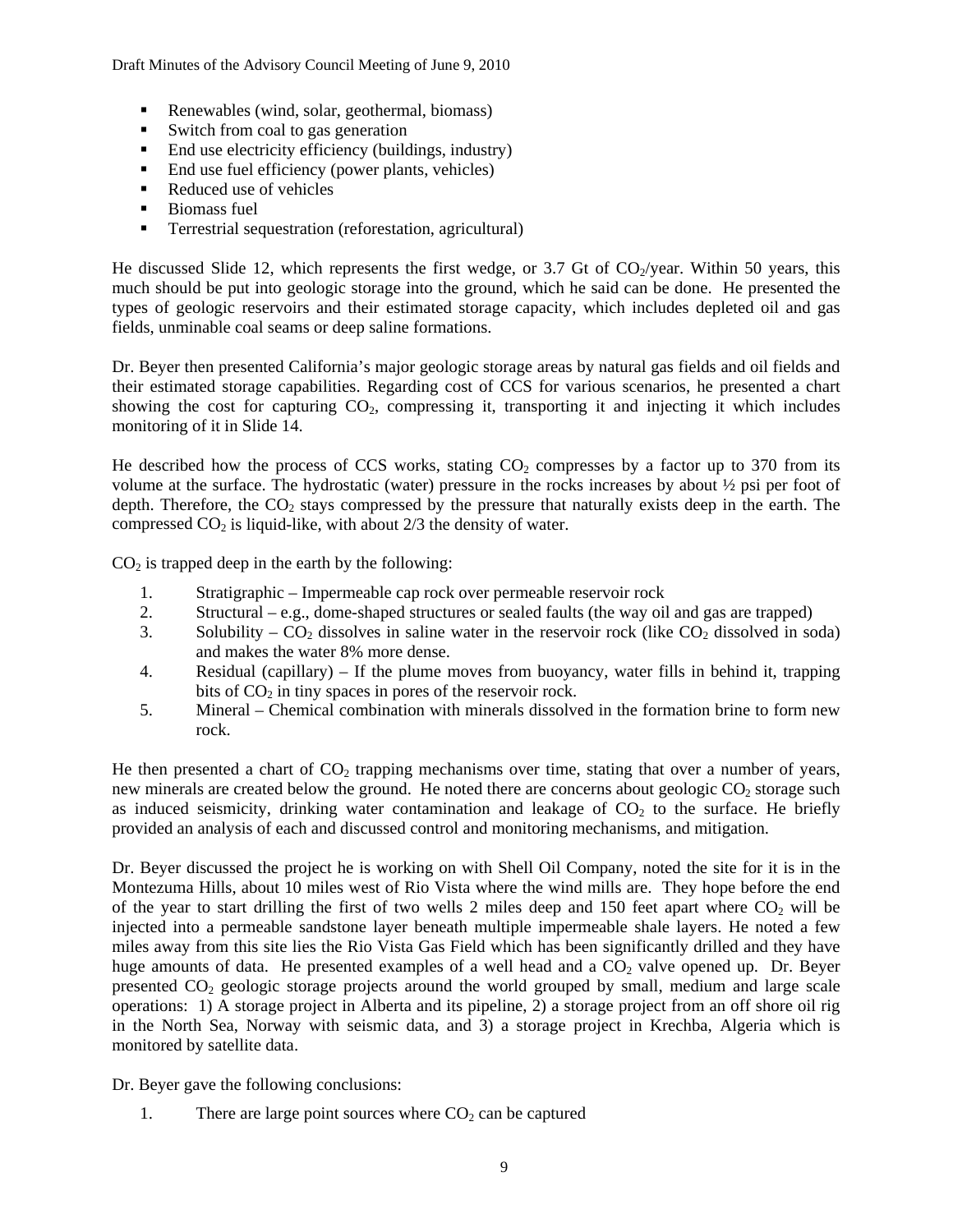Draft Minutes of the Advisory Council Meeting of June 9, 2010

- 2. There are geologic formations where  $CO<sub>2</sub>$  can be stored
- 3. Processes and mechanism are understood
- 4. Capacity exists for hundreds of years of injection
- 5. Impacts of geologic storage will be limited at well-chosen sites
- 6. Monitoring and mitigation technologies are well-developed
- 7.  $CO<sub>2</sub> EOR$  and natural gas storage provide analogs and experience
- 8. CCS is an effective way of reducing  $CO<sub>2</sub>$  emissions

Regarding why CCS is not done:

- 1. It is expensive, particularly the capture part
- 2. No value placed on  $CO_2$  emissions (or other GHGs)<br>3. Legal and regulatory framework in early stages
- Legal and regulatory framework in early stages
	- a. Pore space ownership
	- b. Long term liability
	- c. Permitting
	- d. Accounting of stored  $CO<sub>2</sub>$
- 4. Need public outreach and education
- 5. Need Political will

Regarding the cost of inaction, sea levels are rising, weather patterns are changing, people will get flooded out of some of the most populous areas of the world, it may cause major wars globally as people get displaced, and croplands will turn to dust bowls.

Chairperson Bramlett thanked Dr. Beyer for his presentation and noted questions would be taken at the end of the meeting.

#### **D. Jan Mazurek Advisor for Science and Technology Policy Air Resources Board**

Deputy APCO Jean Roggenkamp introduced Jan Mazurek, Advisory for Science and Technology Policy, Air Resources Board.

Ms. Mazurek thanked the Advisory Council and said she would be talking about policy and putting a price on carbon, which may drive some of the technologies described today. In 2020, their economic modeling shows at the low range getting a price of about \$30 per ton of  $CO<sub>2</sub>e$ , which sounds like the low end of what it would take to get some of the technologies going. In the near term, with AB 32, a cap-andtrade is driving much more conventional approaches, including energy efficiency and renewables. Since cap-and-trade does not dictate which technology to install or use to reduce GHGs, it also provides a powerful incentive to drive rules, tools and processes and technologies.

She reported that ARB's Board Chair, Mary Nichols, along with colleagues from the CPC and CPUC several months ago established a Blue Ribbon Advisory Panel on geologic sequestration and appointed her as the point at ARB to monitor those efforts. The panel should be delivering a report with recommendations on geologic sequestration in the coming months.

She congratulated the Air District on its climate initiatives and adoption of CEQA guidelines, which have given industries a competitive edge in the cap and trade program. She described how cap and trade compliments the other components of AB 32 implementation plan, or scoping plan, how it takes a different approach to curbing GHG emissions under conventional Clean Air Act approaches.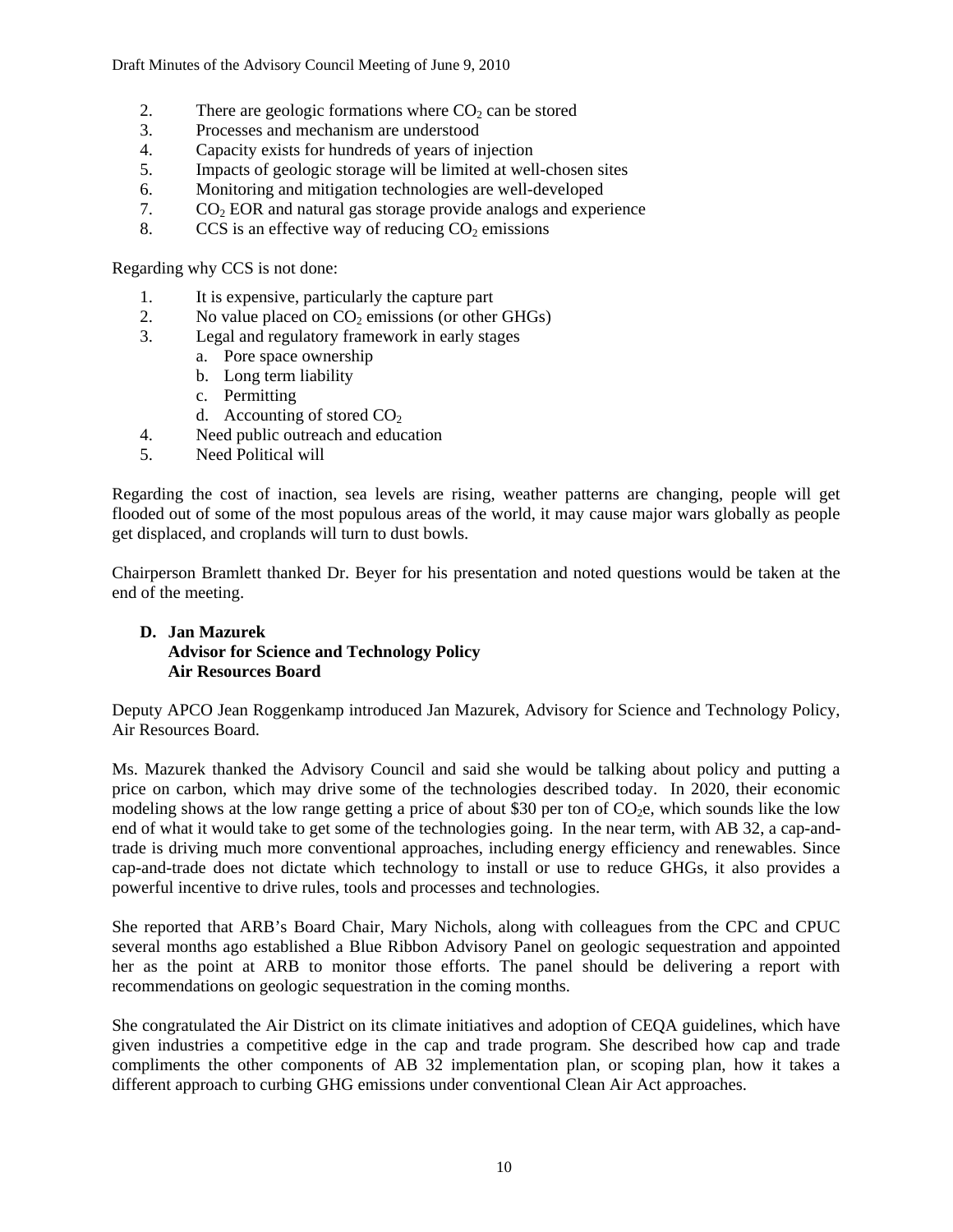She recapped AB 32, which seeks to return GHG emissions to 1990 levels by 2020 and to get 25% below that target. While the group has been talking about 2050 targets, their Scoping Plan runs to 2020 as well as the cap and trade program.

The ARB has proposed cap and trade as one in a suite of policies and strategies to reduce GHG emissions and other CO<sub>2</sub> climate warming gases. Transportation makes up about 40% of GHGs, and most regulations target vehicle emissions, such as the low carbon fuel standard and the clean car law or the Pavely bill, which are referred to as complimentary to cap and trade. She said this date, ARB has approved 14 of the 30 complimentary measures in the Scoping Plan.

ARB's recent updated economic analysis of the cost associated with the Scoping Plan to make technologies viable requires a very high price for carbon and to make the program palatable to Californians during the economic crisis. Their updated analysis shows complimentary measures along with the carbon cap will drive energy efficiency improvements and save Californians money on their electric and gas bills.

Ms. Mazurek said they realized going with status quo or performance standards would not achieve the GHG reductions they were seeking in a way that is both administratively feasible and economically feasible. There are so many potential pathways to emit  $CO<sub>2</sub>$  in day to day activities, it poses a challenge for the regulator to know what those are and specify how they need to be reduced. They selected cap and trade for industrial sources because there are so few technological options in the immediate term to address them. EPA's modeling at the federal level turns on the ability to deploy nuclear as well as CCS for coal, which are options in California that are not technologically ready or politically acceptable. For those reasons, those technologies were not included in their modeling in the Scoping Plan. Included are a combination of regulations, market and voluntary measures, as follows:

- Advanced Clean Cars
- Renewable Electricity Standard
- **Low Carbon Fuel Standard**
- High SWP (Self Contained, Water Cooled, Plenum Discharge) Refrigerant Management Program
- Regional Targets for transportation-related emissions
- Cap-and-trade program.

Ms. Mazurek said cap and trade is a flexible market-based approach to reducing GHG pollution. It harnesses the power of supply and demand to taper down emissions, and it is a relatively new alternative to command and control approaches such as Best Available Control Technology (BACT) to performance standards like a low carbon fuel standard, to market standards of cap-and-trade. She said command and control is ARB's trademark, the State's technology forcing standards on engines, fuels and emissions have driven remarkable advancements in the automotive industry. Between 1990 and 2000 the tailpipe limits helped them cut smog forming emissions by 200,000 tons a year. She underscored the point that we would not be where we are nationwide without the traditional BACT standard approaches enshrined in the Clean Air Act.

She said under a market approach, regulators would set a single limit or cap on large emitters throughout a large area, or ideally, the entire nation. She said they will be setting a cap over the next year based on historic emissions at some number that is slightly below the actual emissions reported to them. The cap is set to decline gradually over time until the 2020 goal is met. Generators and importers of electricity and the largest industrial sources would be the first to come under a cap in 2012. The trend line in 2015 increases when transportation fuels will be brought in. They would tighten the cap gradually at first so that regulated industries have time to acclimate to an emissions cap and to become familiar with rules of trading, and to invest in cleaner energy, fuels and technologies that will gradually lower their upfront costs.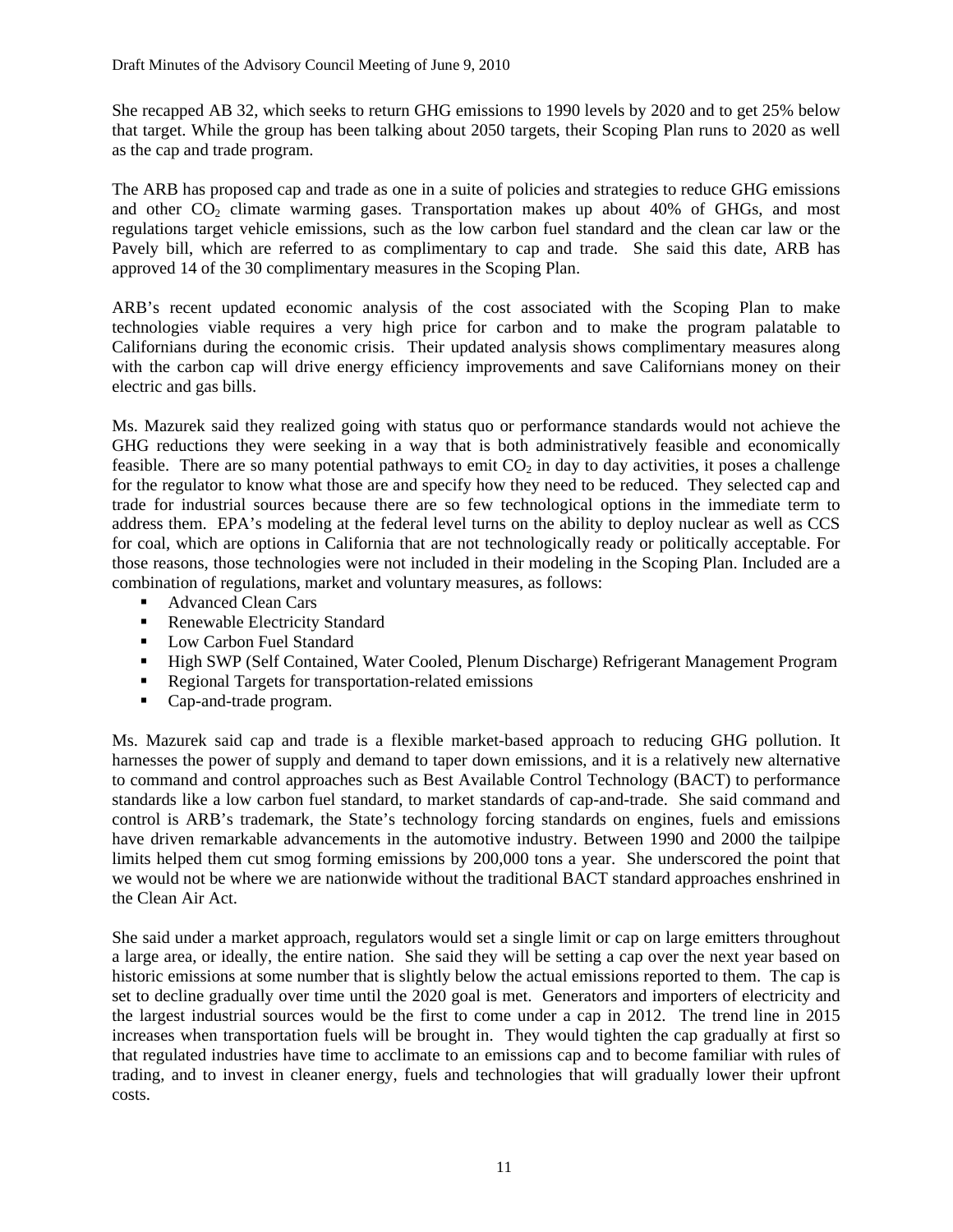ARB would either auction or give to regulated industries and electricity generators and importers emissions allowances. They add up to the total limit under the cap, and ARB would then divide the cap into annual budgets, which would specify the number of allowances created each year. The allowances allocated would add up to the total emissions numbers set up under the cap.

The emissions allowances hold monetary value and they become a tradable commodity. Companies that can cost-effectively go beyond their obliged emission reductions, can sell their allowances to businesses. This cap provides an incentive for companies to become more efficient. The less energy they use, the more they save and more allowances they have to sell to other companies that may not be able to cost effectively meet their obligation under the cap.

Ms. Mazurek said cap and trade is less costly than command and control because different companies face different pollution control costs. A company that burns carbon intensive coal would find it more expensive to reduce emissions than one using natural gas. The beauty of the cap and trade to a BACT approach is that it gives companies under the cap flexibility. She said the gradual flexible nature of a cap reflects ARB's commitment to protect public health and consumers' pocketbooks. It is well suited to address climate change; it rewards those who have invested in energy efficiency and GHG reduction, and encourages continued investment in efficiency and clean energy.

She noted that the ARB will most likely issue their first protocols later this year regarding forestry. Trees absorb vast amounts of carbon dioxide and industries covered by a cap would be allowed to offset a certain portion of their GHG emissions by paying forest land owners in California to preserve stands that otherwise would have fell for wood products or cleared for subdivisions. The ARB is developing rigorous standards so that offset projects such as forest preservation can be verified as emissions reductions that would not otherwise have occurred, and they will be holding a workshop in Sacramento at ARB headquarters on June  $23<sup>rd</sup>$  to examine how to develop rigorous protocols for offsets and examine the application of other cost containment mechanisms to also serve as a break if they do not have a sufficient supply of offsets in California.

She underscored the point that cap and trade is rigorously enforced and the system cannot function without complete transparency and accountability. Emissions cannot be cut that cannot first be counted. Capped industries will first be required to register with the Air District and report their GHG emissions annually. The ARB is just now compiling data and working to align their mandatory reporting rules with those adopted last year by the U.S. EPA. Once registered, the regulated entity can either reduce emissions and buy or sell trading allowances and offsets. They are working on an allowance tracking system as well as compliance monitoring programs to protect against market manipulation. In theory, once the program is up and running, at the end of the compliance period, the capped entity must do a true up. If they do not match up, enforcement will occur. When fully implemented, the cap and trade system would cover about 85% of the state's GHG emissions.

Ms. Mazurek said very important to understand is that their market would not be limited to California and they developed their program in partnership with seven (7) western states and four (4) Canadian provinces, otherwise known as the Western Climate Initiative. They have worked closely with the California Attorney General's Office and the Federal Commodities Futures and Exchange Commissions which oversees trading of commodities such as allowances and offsets. They have also worked with drafters of federal climate legislation. She said the climate bill proposed by Senators Kerry and Lieberman takes a similar approach to theirs, and their economic modeling shows that the more states, regions and provinces the ARB partners with, the lower the cost of reducing GHG emissions. Assuming Congress passes a federal cap in 2011, their costs under a federal system to achieve the 2020 goal would be half the expense versus going it alone. There are still issues to work out on proposed regulation, and most debate centers on whether to auction or give away emissions allowances, and their dialogue with stakeholders will continue.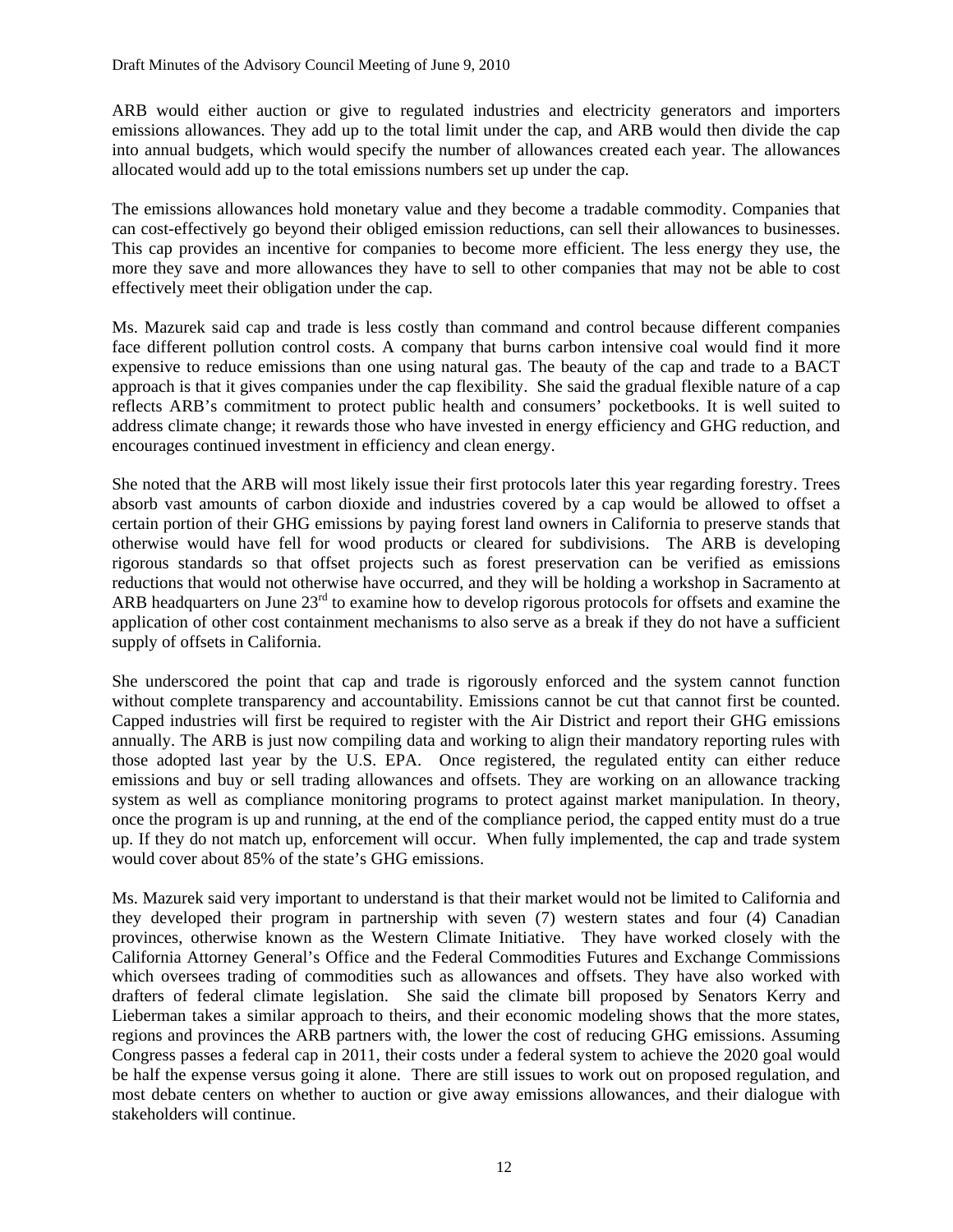#### **PANEL DISCUSSION**

Ms. Bard questioned what the most important policies that can help the region and also serve as a model for California as a nation. She said after hearing the first presentation and seeing the co-benefits of carbon capture and sequestration and alternative building materials manufacturing, she questioned the downside to the technology, and why wouldn't it be adopted right away. Ms. Mazurek said the only downside she could see is the current state of the California economy and not a demand for cement made by conventional practices as well as alternative approaches.

Mr. Brazil questioned Dr. Beyer and referred to the storage capacity numbers and questioned what California's share of the worldwide storage capacity would be. Dr. Beyer stated the lower estimate worldwide is a couple of thousand Gts, so California's would be about 75-300 billion tonnes, or  $1/10<sup>th</sup>$  of the worldwide numbers. However, he said  $CO<sub>2</sub>$  will not be distributed around the world because long pipelines will not be built, but rather geologically store the  $CO<sub>2</sub>$  fairly close to the source or group of sources. He said while there is  $3,100$  miles of pipeline, this is for  $CO<sub>2</sub>$  which has economic value for enhanced oil recovery, and they sell that  $CO<sub>2</sub>$ . The point is, though, California has tremendous capacity to store CO2, and much more than it would need to store California's  $CO<sub>2</sub>$  emissions from point sources and beyond.

Mr. Lucks noted that Dr. Beyer was suggesting that there is a relatively low probably of a severe seismic risk associated with carbon sequestration. He asked for comment about the recent events in Switzerland and northern California that suggests possibly more risk. Dr. Beyer said seismic risk has become a big issue and has been in the headlines. In these cases, they deliberately injected fluids at pressures to fracture the rock, which is the intent. It is done for various oil and gas enhancement processes to increase flow of fluids in the ground. This was part of the intent for the geothermal systems, as well, and he agreed, they did set off some sizeable earthquakes.

For geologic storage of  $CO<sub>2</sub>$ , they do not intend to inject at those pressures. The pressure is very monitored and regulated highly. EPA has a group where they must get what is called an Underground Injection Control permit (UIC) from EPA. So, they do some very small scale testing first and slowly bring up the pressure to see where they get the tiniest fracturing, and then the pressure drops. The EPA then mandates that they only inject at 60% of that number. So, pressure is something that becomes the issue, but it is monitored all the time and if low levels of seismic activity are seen, they monitor that, as well.

Mr. Lucks said the Safe Drinking Water Act acknowledged federal regulation would likely govern carbon capture moving forward at the federal level, and he questioned if fracturing per the permit was something not typical. Dr. Beyer said in some processes this is done, but for  $CO<sub>2</sub>$  injection it is not anticipated at all. They can test what pressure will fracture rock and simply do not inject it anywhere near those pressures. If there are existing faults stressed ready to go off and the core pressure is increased, slippage can be produced. He noted they will be putting out seismic monitoring stations to look at all activity, but a critically stressed fault can also go off by itself.

Mr. Kurucz referred to membrane separation technology and asked if one of the other technologies would be used to sequester or put the carbon into another form, noting that one project was with an algae plant and he questioned how this worked. Dr. Baker said in this process, it was biodiesel production, so the  $CO<sub>2</sub>$  is metabolized by the algae and turned into biodiesel. The reason they were doing it is algae farms are using photosynthetic from the sun so they are fairly spread out. The mechanics from pumping flue gas and pumping  $6\%$  CO<sub>2</sub> and  $94\%$  nitrogen 5 miles around a huge algae farm it is not tenable. So they need to concentrate the  $CO<sub>2</sub>$  and the flue gas just to pump it the distance they need to get it to the algae farm where this is metabolized. They didn't need to get it pure enough to get it into the ground to turn into a liquid, but did need to get it more concentrated than 6%.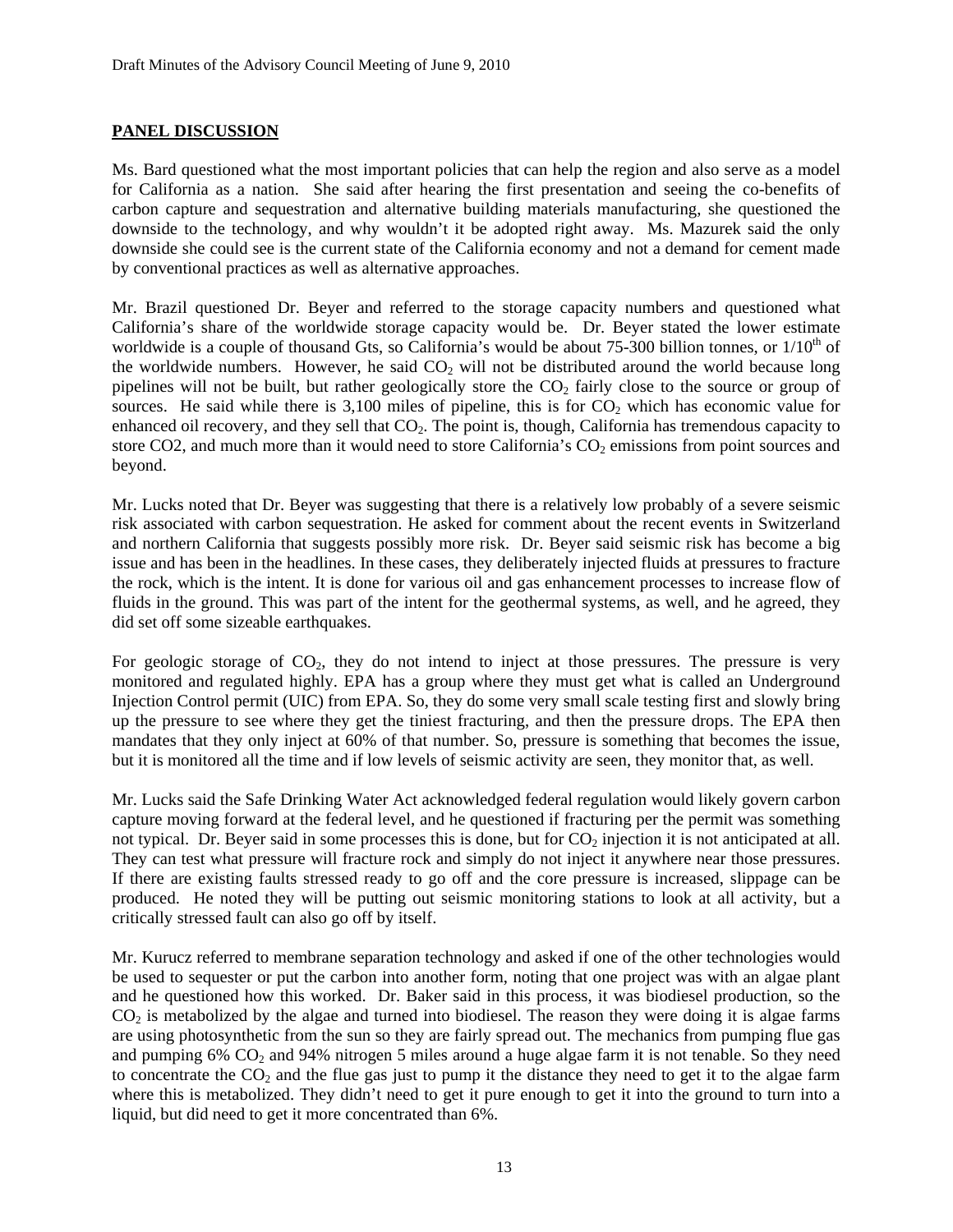Mr. Hayes acknowledged the amount of work that needs to be done. The Advisory Council has talked about membrane technology which is a capture example, storage and sequestration needs to be the destination of those things captured, and with the cement presentation, how is it that reformulation is done which offers real promises to reducing emissions, and there are many connectors here. You must get carbon after captured to the places shown on this map with a lot of pipeline pumping, technology problems, seismic problems, and other issues. All of it is in a stage of trying to show that there is some hope for the future. The Advisory Council's focus is on 2050 and this is long enough for all of this to prove testing and concepts to be done and infrastructure to be constructed. One of the key pieces that need to happen is establishing a price of carbon through the cap and trade program in California. He asked if Dr. Beyer had thoughts about the timing of this, and how it looks like it will unfold over the next couple of decades.

Dr. Beyer said it could lean upon the District's grants and incentives program, but he talks to the public, to regulators, local political people, and public education and outreach is needed about the whole issue. People must understand the problem and the need to take action. He said perhaps money could be put into programs that try to do this. In explaining geologic sequestration, he runs into "Not Under My Backyard" or NUMBYs, and it is interesting that Californians are more in tune with environmental issues. He worked on a project in Arizona, where they don't believe in global warming and climate change is real, and they found an approach that, because they were next to a major coal fired power plant, promoting jobs was the way of making it more understandable.

Ms. Mazurek said ARB's intention is to flip the switch and put a price on carbon in 2012. Their modeling shows that given the gradually declining nature of the cap it would start low at about \$12-\$18 per ton of CO<sub>2</sub> or lower given the prices carbon is trading. She said there is uncertainty at the global levels, at the federal level uncertainties as to passing a nationwide cap, and political challenges facing California in November as to whether or not cap and trade and AB 32 will go forward. While a price on carbon might be the stick or carrot, and to some degree, the technology of whether it is geologic sequestration or other forms of storing carbon, it is already underway and moving ahead. However, the public sector is somewhat stalled now due to political stoppages.

Mr. Hayes questioned if \$12-\$18 a ton was enough to make technologies work. Ms. Mazurek said the thresholds for technologies discussed would start at a minimum of \$30 per ton and more in the 2030 to 2050 horizon. She said as the cap declines and carbons becomes more constrained, the price per ton for carbon increases, so between now and 2020 if the \$30 per ton mark is hit, in the next 8-10 years, other price incentive mechanisms would be needed to augment the signal sent by the carbon cap.

Ms. Desautels referred to cap and trade, and she questioned how ARB will prevent the concentration of certain cap industries in certain areas, and is this being factored into how allowances are going to be distributed. Ms. Mazurek said AB 32 contains specific language that they evaluate for environmental health impacts. ARB and the California Health Department are undertaking a health impact study to see whether or not a cap and trade program would release any co-pollutants which would be of concern in communities. We are making sure that analysis is in place, but she did not yet have any preliminary reports.

In terms of the allocation piece of the question, Ms. Mazurek said it would follow that the health assessment would help to steer ARB's considerations about allocations and offsets, as well.

Dr. Bedsworth said as ARB expands sectors included under the cap, she asked how this integrates with GHG standards for passenger vehicles, to ensure it provides additional reductions. Ms. Mazurek said stakeholders in the transportation sector are asking this, as well, because they are faced with three different policies. Because the low carbon fuel standard and the Pavely performance standard for vehicles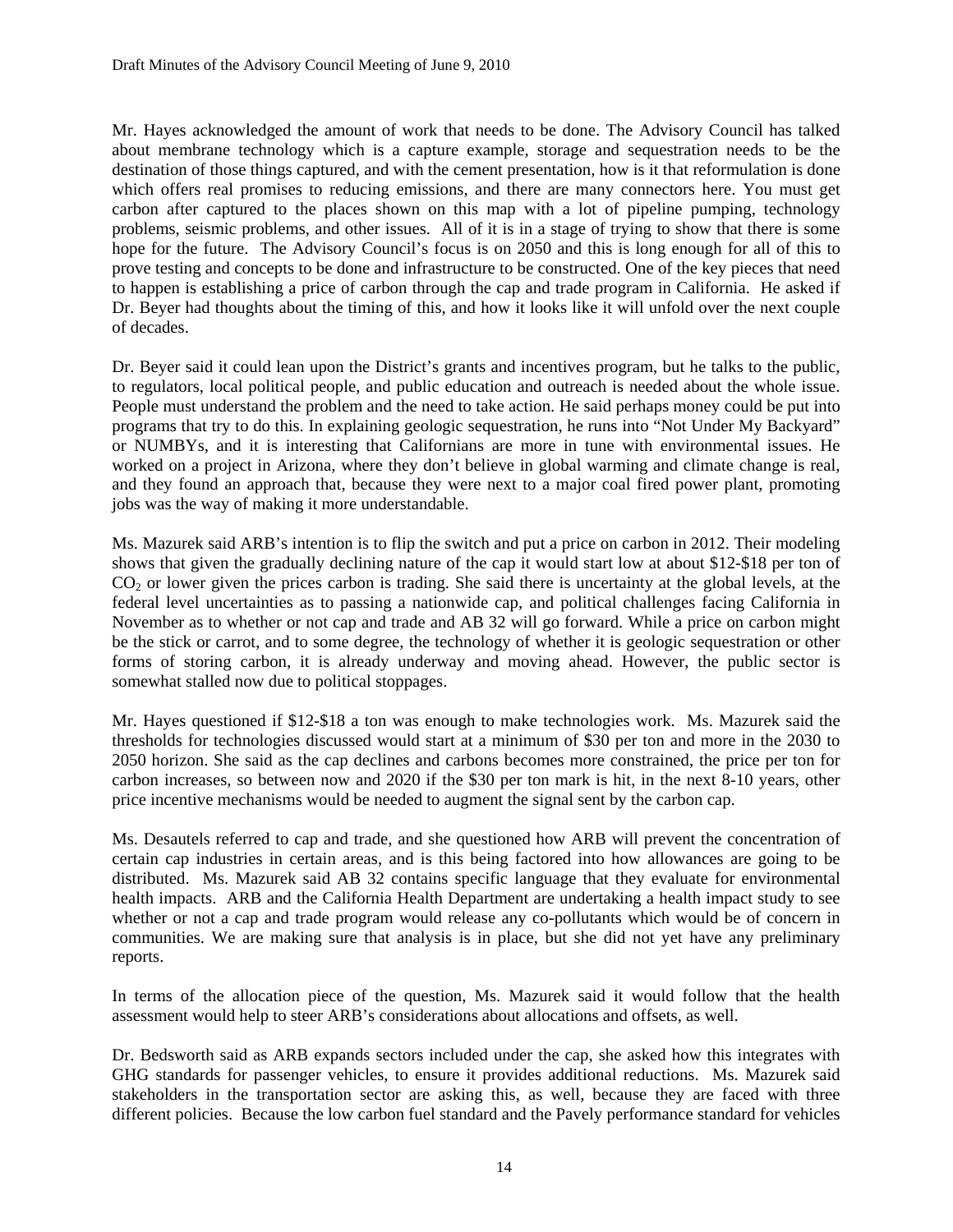are already in place, this is one reason they have made a decision not to bring the transportation fuel sector into the cap until 2015 because so many reductions are driven by measures that are complimentary to a cap and trade system. Refineries are in 2012 because they are large stationary sources, but indirect emissions associated with combustion fuels will come in 2015. This is a decision still up in the air and their thinking is that if they both don't drive all reductions by 2020 under the cap, the  $2015$  inclusion of indirect sources would then give ARB the incremental reductions they are seeking. So, it is staged.

Mr. Sandler said he knows the history of cap and trade included the Reclaim Program developed by the South Coast AQMD. This program was one of the early attempts as a learning process in how cap and trade worked and some of the intended or unintended consequences of such a system. He questioned lessons learned from the reclaimed system. His understanding is that reclaim did administrative allocation to sources of emission which resulted in some over-allocation. There were also some concerns about hot spots from an environmental justice component, and a lack of a price collar on the price of emissions. During the California energy crisis, they had a real price spike. The European system had a price drop when they found out about over-allocation. He wondered if those lessons learned will be incorporated into the California AB 32 program.

Ms. Mazurek said EPA's acid rain program that came out of the 1990 Clean Air Act amendments was a very different approach than Regional Clean Air Incentives Market (RECLAIM), which was a credit based trading approach rather than Congress going into the Clean Air Act and creating allowance trading system out of whole cloth. Every time they take a run at designing a cap and trade program, built into that are lessons learned from the earlier programs. One of the problems that EUETS (European Energy Auction and New Values) has that our system does not have is that they did not have any underlying GHG mandatory reporting data. This is something the ARB has been collecting for several years now, so there is a good basis on which to allocate emissions. In contrast to the RECLAIM program, they are not using a crediting system that piggybacks off of existing laws. Regarding attention to the cost containment mechanisms, they are holding a workshop on June 22, 2010 where they will talk about the importance of cost containment mechanisms beyond offsets, and then roll out what staff is thinking of using in terms of prices spiking too high as well as falling too low. She invited Council Members to attend the workshop or tune into the webinar.

Dr. Bornstein voiced concern with the dismissal for the possibility of earthquakes due to the role of human error in putting in too much gas and getting above recommended pressures. Dr. Beyer said while not dismissing it, the risk is low for creating an earthquake that will do any damage. However, it is something that the DOE has determined to be a big issue for gas processes, geothermal, and  $CO<sub>2</sub>$ sequestration. One of his colleagues at Lawrence Berkeley National Laboratory is a very noted authority on induced seismicity that has done monitoring at the geysers geothermal area for decades. They produce a lot of small earthquakes and have seismic networks in place to get more water back into the geysers geothermal systems. Sometimes they are big enough to feel, but he does not think they have done any serious damage. They have also used micro seismicity to track where the water is going. Injection pressures are monitored all the time for processes, but his point is that they have been doing it for a long time in Texas, and both California and Texas have many micro-earthquakes, it is very manageable and controllable, and not something to derail any efforts to do  $CO<sub>2</sub>$  sequestration.

Dr. Bornstein questioned the effects from a severe earthquake. Dr. Beyer said he did not believe a severe earthquake would happen, and inducing very tiny micro-earthquakes would not necessarily mean anything is being released. He referred to the long geological column in the Montezuma Hills, which they made to scale to provide some concept of the many, many thick layers of sandstones and shale formations which they have tested.

Dr. Vura-Weis thanked speakers and said in stepping back and looking at it on the larger scale, as the group writes its recommendations to the District Board of Directors, conservation and decreasing energy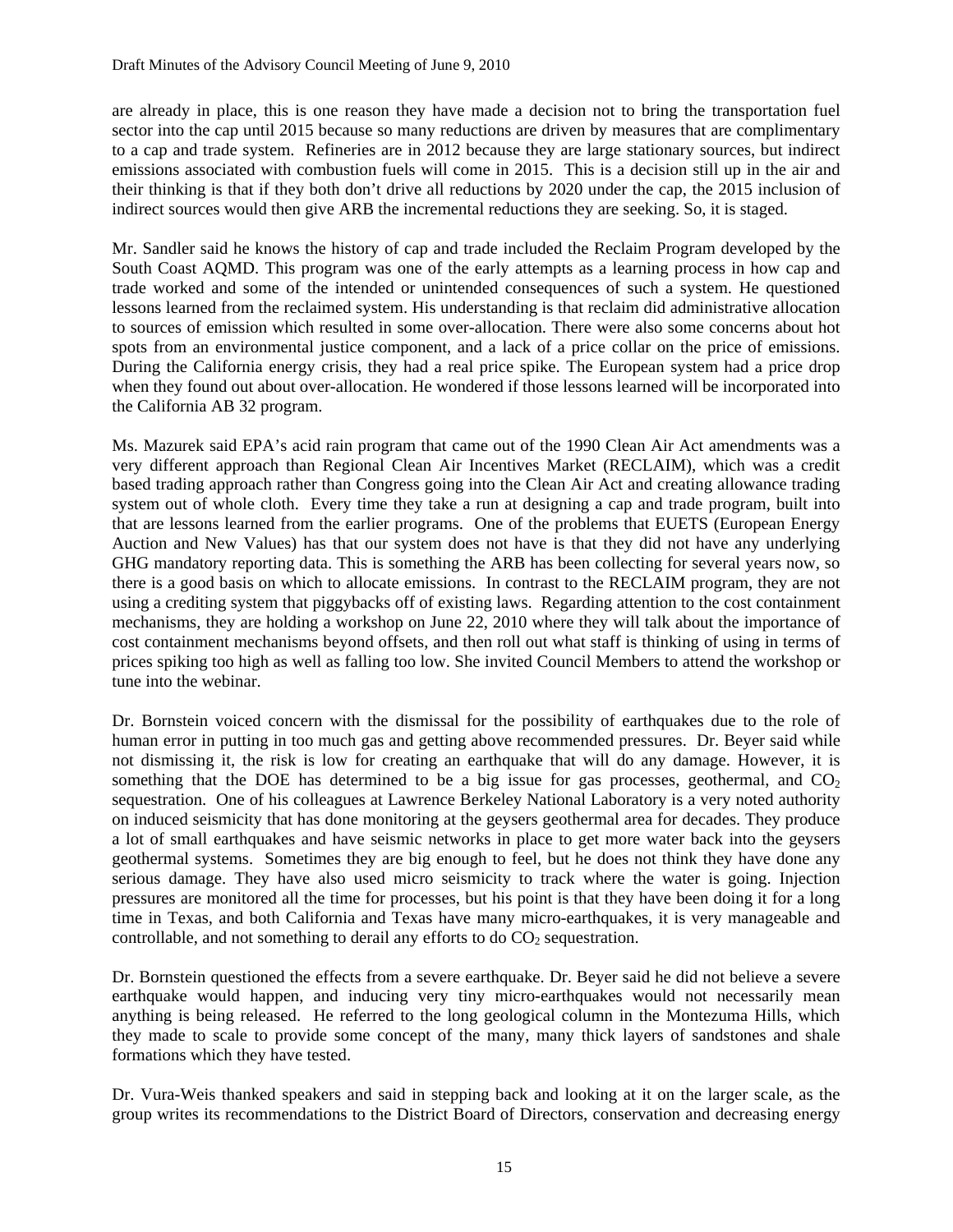usage must really be present and in the framework of what people do. Regarding cap and trade of how it would work to have an impact, if allowances are set lower to begin with or the drop in the curve of allowances goes down more steeply would have a greater impact, she asked if it was political issues of acceptability, was it economic, or something else. Ms. Mazurek said it was primarily economic; if the cap is set tighter than warranted or declines too steeply, when you cause an emitter to make reductions that are very steep very quickly, it gets very expensive for them and they will pass those prices on throughout the economy. So, what could happen are price spikes in energy or prolonged high energy prices. This is one of the reasons ARB is exercising so much caution in terms of how to introduce a price signal in carbon, yet they are fully committed in meeting their 2020 goals.

Dr. Vura-Weis commented that the price spikes in energy could lead to greater conservation. Ms. Mazurek said yes, this is the grand dilemma in carbon containment politics and policy, which, on the one hand a high price is needed to stimulate CCS and other technologies, and a long price signal companies can look at beyond 2020 to make investments today. The problem is that they want a high price so that it pencils out for their investment, and at the same time, given the economic crisis, they do not want to impose such a high energy price that could arrest growth from starting out.

Mr. Ruel referred to forestry as a potential source of offsets and ARB is issuing some goals for this soon. He questioned how ARB would portray the connection of the cap and trade program to agriculture, particularly in regards to offsets. Ms. Mazurek said at the federal level, offsets from agriculture are one of the central sources that EPA and the Department of Agriculture sees as bring offsets into a national system. ARB recognizes the importance of them, but unfortunately, we do not harness some of the farming practices that other farm states use that would lend themselves to a readily available supply of offsets, such as no-till<sup>[2](#page-20-0)</sup> agriculture which is not used in California. Their efforts to develop protocols for agriculture, the California Carbon Action Registry has been scouring the state to look for inexpensive sources of uncapped reductions from the agricultural sector, which are tough to come by. They have explored methane, but there was an unanticipated NOx consequence. They recognize how important it is to develop protocols for agriculture, but the ARB and others are still scouring for those sources. One area they are starting to look at that might provide a nice overlay is that there may be a large potential in wetlands. There is some work underway to examine the scientific feasibility of developing a protocol for offsets from wetlands sources.

Mr. Ruel said he did not think it was that California does not practice no-till, but it is not a lot of soybeans and corn that could be adapted to no till. He comes from a vineyard operation and they actually do practice no-till, which is common throughout vineyard and orchards. He thinks it is just an area where there is not significant gain.

Mr. Kurucz said in California, they had a spike in gasoline prices. He questioned if ARB has studied the amount of conservation versus pricing. Ms. Mazurek said yes; in their economic analysis they incorporated not just a statewide but national level real energy price data as well as projected data from the U.S. Department of Energy. She does not have the numbers specifically, but they did see an inverse relationship between demand for gas and prices, as well as a pronounced reduction in attendant  $CO<sub>2</sub>$ emissions and they are presently working to update our underlying GHG projection inventory data based not only on those fluctuations in fuel prices, but the decrease in demand for energy and the intended reduction of  $CO<sub>2</sub>$  from the current economic downturn.

Mr. Kurucz questioned if Europe has done more funding for CCS or others. He asked if they are using a higher carbon price as a way to get demonstration projects underway. Ms. Mazurek said she has not

 $\overline{a}$ 

<span id="page-20-0"></span><sup>&</sup>lt;sup>2</sup> (Wikipedia): No-till farming (sometimes called zero tillage) is a way of growing [crops](http://en.wikipedia.org/wiki/Crops) from year to year without *disturbing the [soil](http://en.wikipedia.org/wiki/Soil) through [tillage.](http://en.wikipedia.org/wiki/Tillage) No-till is an emergent agricultural technique which can increase the amount of water in the [soil](http://en.wikipedia.org/wiki/Soil) and decrease [erosion](http://en.wikipedia.org/wiki/Erosion). It may also increase the amount and variety of life in and on the soil but may require increased [herbicide](http://en.wikipedia.org/wiki/Herbicide) usage.*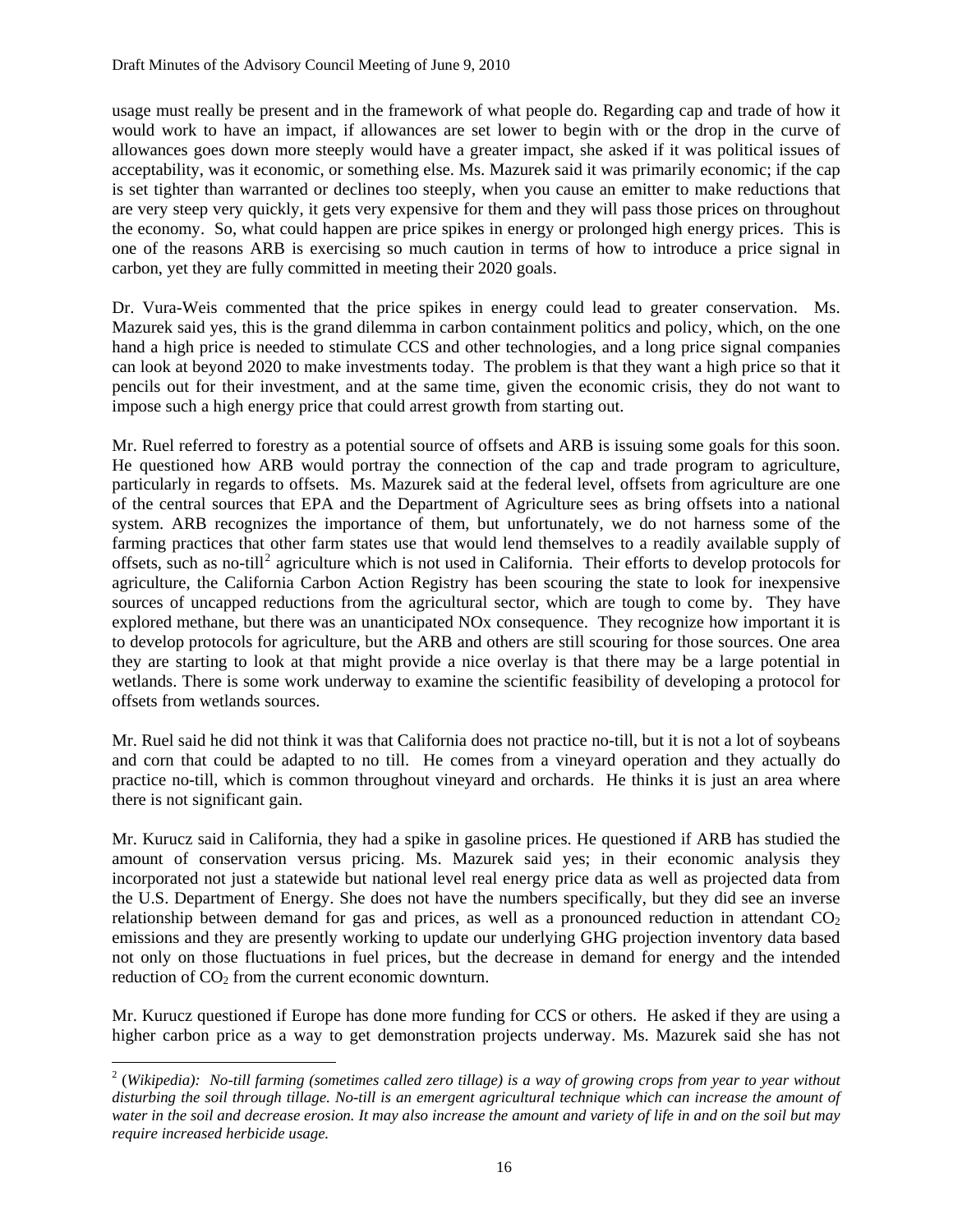followed the European case closely, but under the European ETS trading system, the price of carbon has been too low to see any investment effects. However, looking backwards at the book she wrote in 1998 with Terry Davies, they did a comparative study between the U.S. and Europe and found that the much relatively higher price of fuel in Europe owing to the tax structure that is placed on fuels there had a strong correlation with reduced conventional pollutants and lower VMT, but they we did not look at how revenues from higher fuels in Europe were being directed.

#### **OTHER BUSINESS**

#### **3. Council Member Comments/Other Business**

 Chairperson Bramlett noted that he and Mr. Kurucz would make a presentation to the Board on June 16, 2010 on the Final Report of the Control Technologies and Strategies for the Industrial and electric Power sectors, and on behalf of the entire Advisory Council, thanked speakers for their presentations.

- **4. Time and Place of Next Meeting** 9:00 a.m. 12:00 p.m., Wednesday, July 14, 2010, 939 Ellis Street, San Francisco, CA 94109.
- **5. Adjournment:** The meeting adjourned at 12:21 p.m.

 Lisa Harper Clerk of the Boards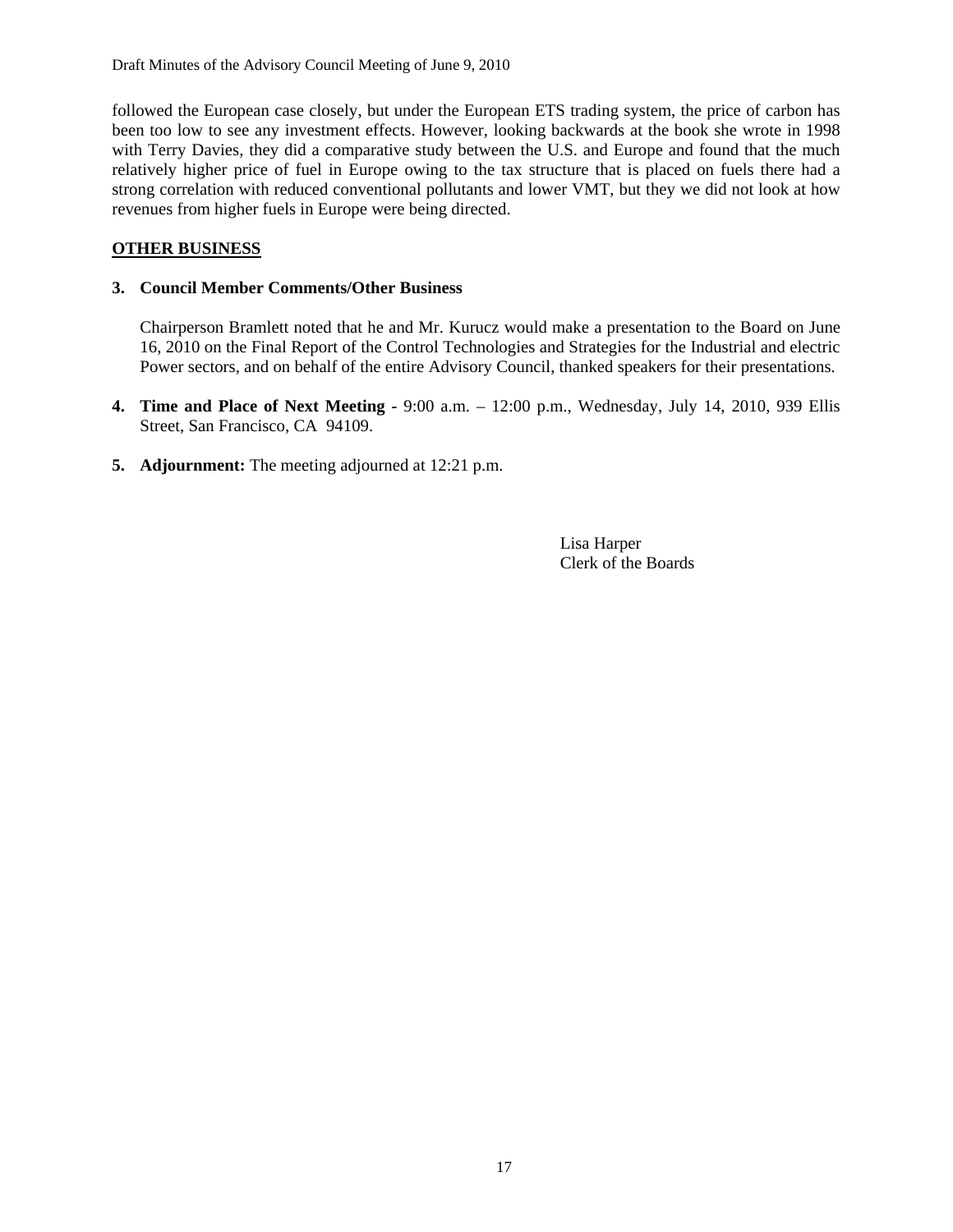#### BAY AREA AIR QUALITY MANAGEMENT DISTRICT Memorandum

To: Chairperson Jeffrey Bramlett and Members of the Advisory Council

From: Jack P. Broadbent, Executive Officer

Date: July 8, 2010

Re: Discussion of Draft Report on the Advisory Council's June 9, 2010 Meeting on California's 2050 GHG Emission Reduction Target of 80% Below 1990 Levels – Control Technologies & Strategies for Industrial & Electric Power Sectors

The attached draft Report on the June 9, 2010 Advisory Council Meeting on California's 2050 GHG emission reduction target of 80% below 1990 levels – Control Technologies & Strategies for Industrial & Electric Power Sectors was prepared by Advisory Council members Michael Sandler, Jenny Bard, John Holtzclaw, Jonathan Ruel, Robert Bornstein, Stan Hayes, Louise Bedsworth, and Robert Huang.

The draft report will be discussed by the Advisory Council at its July 14, 2010 meeting and finalized at its September 8, 2010 meeting.

Respectfully submitted,

Jack P. Broadbent Executive Officer/APCO

Prepared by: Gary Kendall Reviewed by: Jean Roggenkamp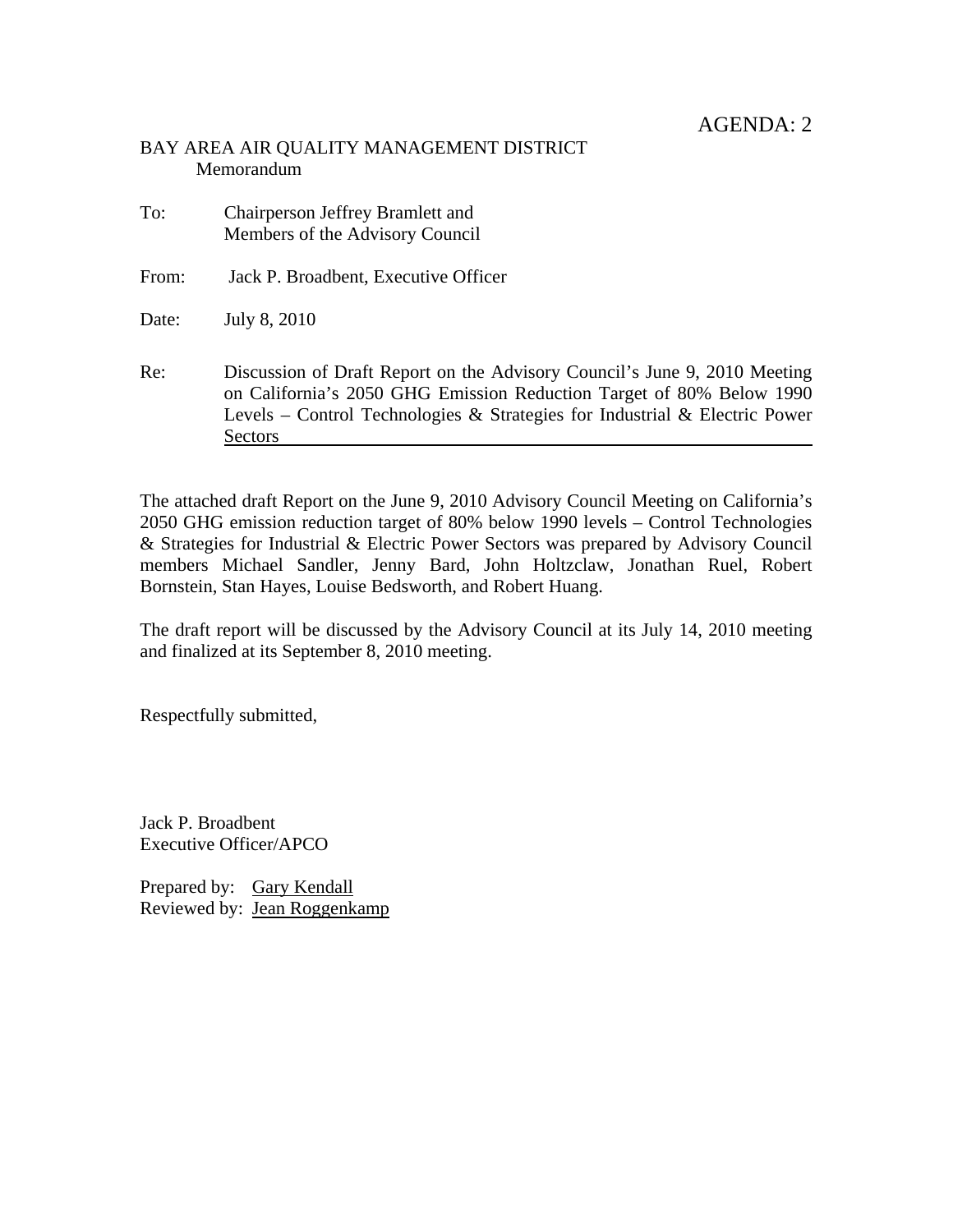#### DRAFT REPORT ON THE JUNE 9, 2010 ADVISORY COUNCIL MEETING ON CALIFORNIA'S 2050 GHG EMUISSION REDUCTION TARGET OF 80% BELOW 1990 LEVELS – CONTROL TECHNOLOGIES AND STRATEGIES FOR THE IDUSTRIAL AND ELECTRIC POWER SECTORS

#### FOR DISCUSSION BY THE ADVISORY COUNCIL AT THE JULY 14, 2010 MEETING

#### SUMMARY

The following presentations were made at the June 9, 2010 Advisory Council meeting on California's 2050 GHG emission reduction target of 80% below 1990 levels – control technologies and strategies for the industrial and electric power sectors:

- 1. *Mineralization via Aqueous Precipitation (MAP) for Carbon Capture & Sequestration* by Tom Carter, VP Government Affairs, Calera Corporation. Mr. Carter oversees Calera's federal, state, and international government affairs. He previously served a similar role as Senior Vice President of Government Affairs for the National Ready Mixed Concrete Association. Mr. Carter has over a dozen years in advocacy, with an emphasis on global climate change, and legislation and regulations related to industrial emissions. Mr. Carter earned both a Juris Doctor and a Bachelor of Science in Business Administration from the University of North Carolina.
- 2. *Membrane Technology for Carbon Capture* by Richard Baker, Ph.D., Principal Scientist, Membrane Technology & Research (MTR). Dr. Baker founded MTR in 1982, and served as President for 25 years. He is currently leading MTR's new development program for membrane-based biomass/biofuel ethanol separations, is the author of more than 100 papers and over 100 patents, all in the membrane area. Two editions of his book, *Membrane Technology and Applications*, were published in 2000 and 2004, and a third edition is in progress. Dr. Baker serves on the Editorial Board of the *Journal of Membrane Science,* is founder and past president of the International Controlled Release Society, and co-founder of the North American Membrane Society (NAMS). In 2002, he was recipient of the first NAMS Alan S. Michaels Award for Innovation in Membrane Science and Technology.
- 3. *Geologic Carbon Sequestration* by John Beyer, Ph.D., Staff Scientist, Geophysics Department, Earth Sciences Division, Lawrence Berkeley National Laboratory. Dr. Beyer manages West Coast Regional Carbon Sequestration Partnership (WESTCARB) projects in California and Arizona. These U.S. Department of Energy/industry collaborative projects involve drilling wells and injecting  $CO<sub>2</sub>$  into deep saline aquifers, then using geophysical techniques to monitor the movement and stabilization of the  $CO<sub>2</sub>$  in the earth. Dr. Beyer previously worked at the California Energy Commission in the Public Interest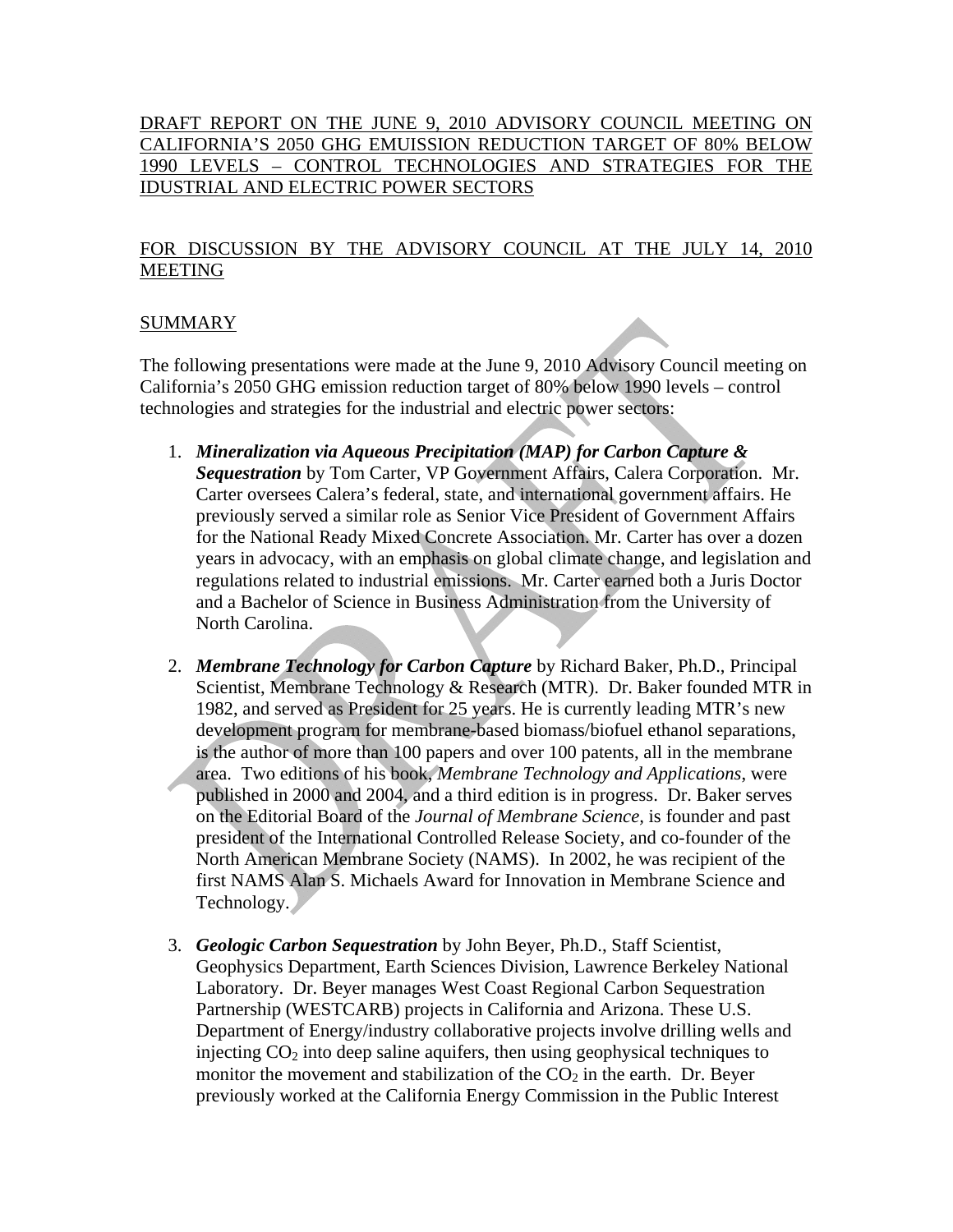Energy Research (PIER) Program, and a major part of his career has involved the exploration for and development of geothermal resources. As an independent consultant he planned and managed geophysical (magnetotelluric [MT]) surveys of geothermal prospects in Indonesia, the Azores, and Japan.

*4. California Air Resources Board Draft Regulation for a Cap-and-Trade Program* by Jan Mazurek, Ph.D., Advisor for Science and Technology Policy, Air Resources Board. Jan Mazurek is senior policy advisor to Air Resources Board Chair, Mary Nichols. Dr. Mazurek has worked in the environmental policy field for nearly 20 years. Before coming to the ARB, she directed the Washington D.C. office of Duke University's Nicholas Institute for Environmental Policy Solutions working closely on Congressional climate proposals. In 2008, Dr. Mazurek served as an EPA reviewer for the Obama-Biden Presidential Transition Team. Prior to this service, she directed the Energy & Environment Project at the Progressive Policy Institute. Dr. Mazurek is the author of "Making Microchips: Policy, Globalization, and Restructuring in the U.S." (MIT 2003), is the co-author with Terry Davies of "Pollution Control: Does the U.S. System Work?" (Johns Hopkins 1998) and holds a doctorate in Public Affairs from UCLA

### **DISCUSSION MEETING**

The Advisory Council will hold a meeting on July 14, 2010 to discuss the presentations from June 9, 2010 and a draft of this report. Minutes of the July 14th discussion meeting will be attached to this report.

## **CARBON CAPTURE**

#### **Carbon Capture Key points**

- 1. Capturing carbon emissions can be part of the plan to meet the 2050 target. Once captured, it must be transported and stored somewhere. This could be underground, under water, or in cement.
- 2. Carbon capture alone does not solve the problem, but could buy us time.
- 3. Calera is a start-up company that is working on an alternative to traditional cement production, currently being tested in a pilot plant near Moss Landing. The Calera process converts CO2 into "permanently" sequestered concrete (mineral carbonates) to be used as building materials. This alternative cement production process may offer co-benefits such as sequestration of toxics from power plant flue gas (such as Hg, SOx, fly ash), the desalination of sea water and the reduction of mining operations for limestone and aggregate. If it is scaled up to meet global concrete demand (31-32 billion tons/year), it could sequester an estimated 16 billion tons CO2. The process described is still under development, and it needs carbon pricing such as a Cap & Trade system to make it cost effective.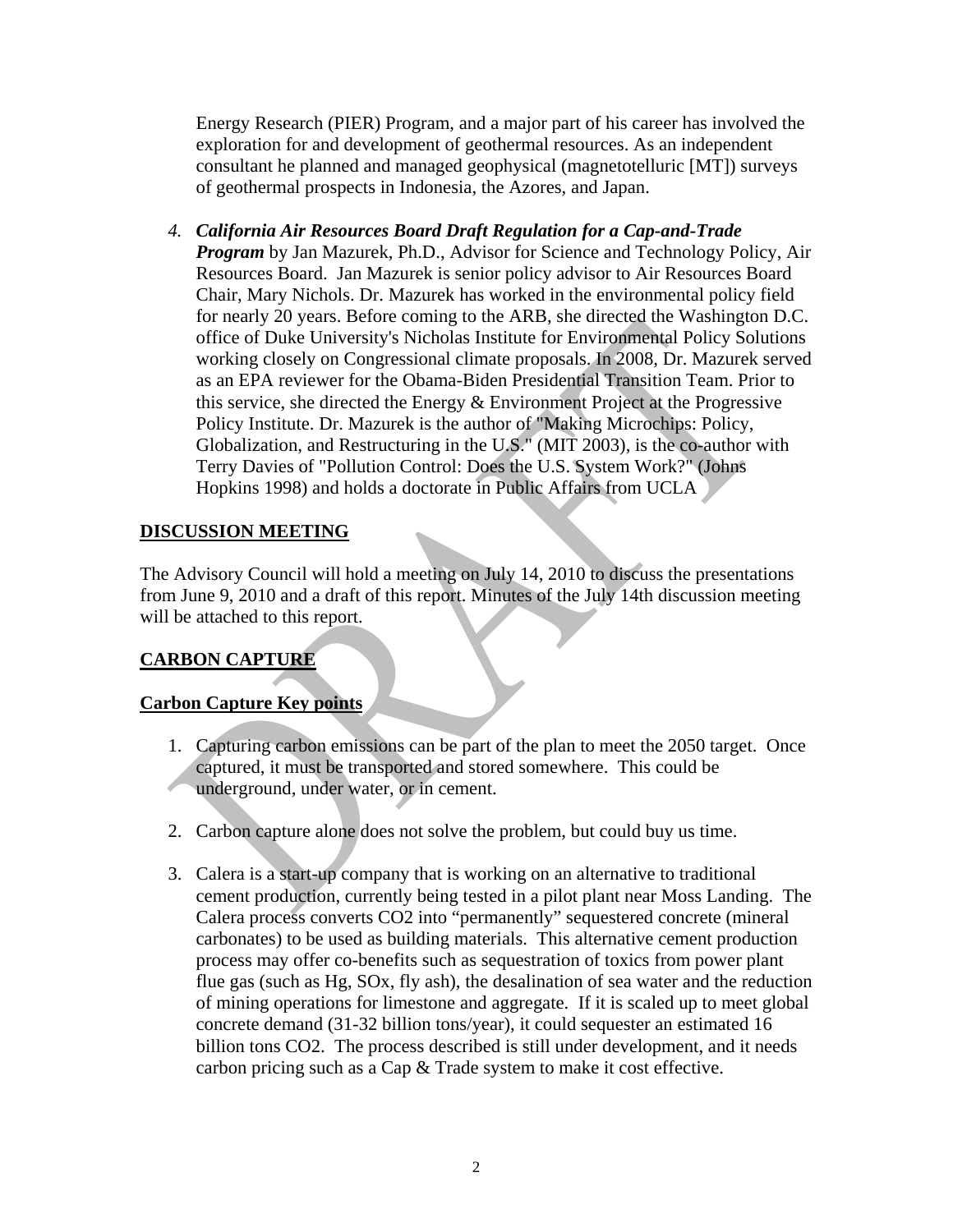

## **Membrane Capture Key Points**

- 1. CO2 from industrial sources is often mixed with other gases. Advanced membrane technologies have the potential to capture and concentrate CO2 significantly and are currently in trial at power plants in Arizona.
- 2. Placing a membrane filter at a power plant could capture 90% CO2 from coal plant using 16-17% of the plant's generated energy. This technology also requires either legal mandate or a substantial carbon pricing system such as Cap & Trade to become commercially viable (perhaps a carbon price of \$25-30/ton CO2).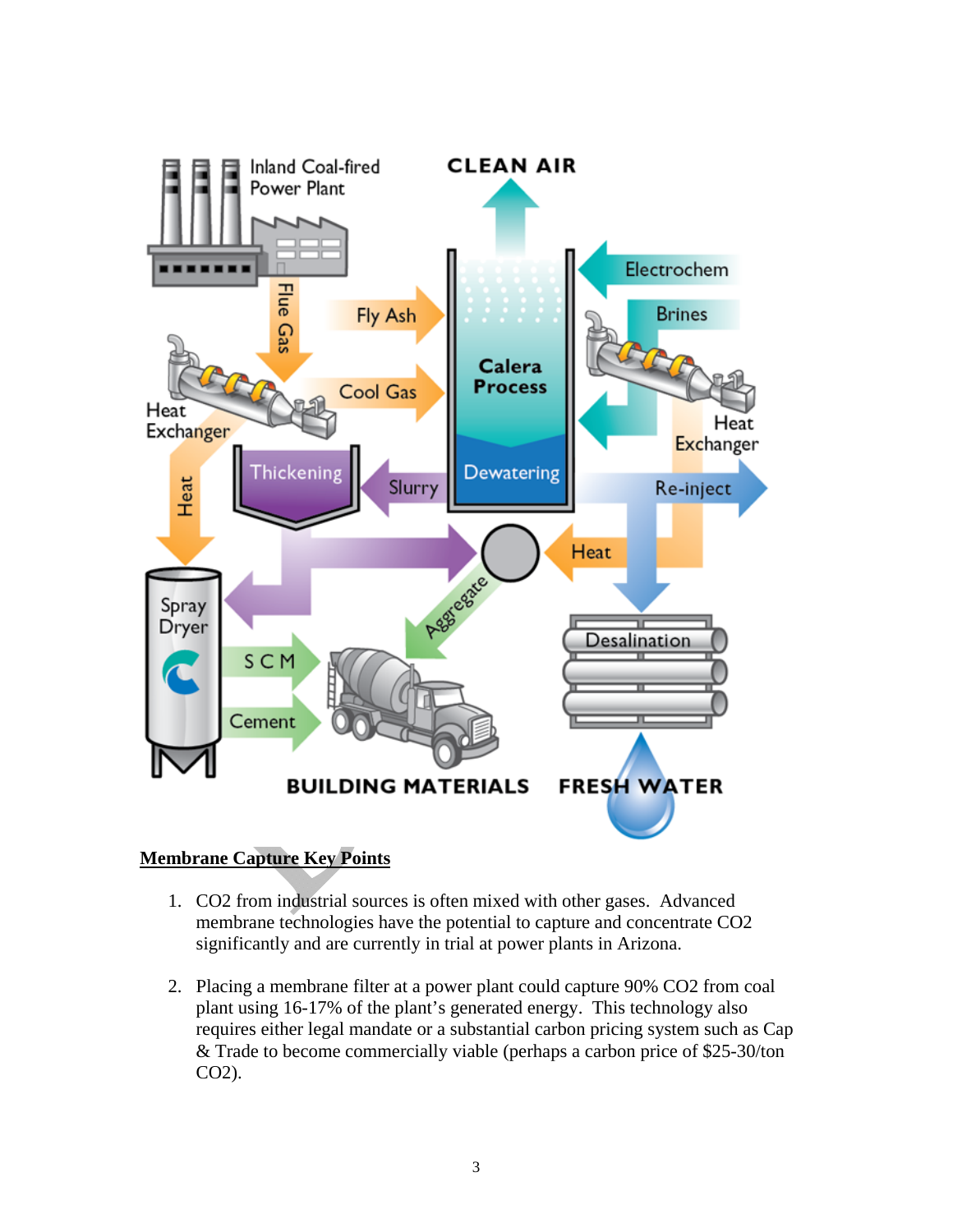#### **Capture Emerging Issues**

Questions about Calera's process left unanswered:

- It is being tested for coal plants, but what about California's lower carbonemitting natural gas plants or industrial sources?
- What is the feasibility of the process for carbon captured from mobile or dispersed sources?
- Does the CO2 need to be concentrated (by membrane) before conversion to CO3? (Answer from staff) No, the CO2 does not need to be concentrated before conversion to CO3, the CO2 contained in the flue gas is absorbed an alkaline solution, labeled the "Calera Process" in the process flow chart included above. The other gases in the flue gas (nitrogen and oxygen) simply pass through the absorber. The carbon is concentrated in later steps in the process labeled Dewatering, Thickening and Spray Drying.
- Additional information such as more detailed process flow diagrams, how it works, whether in gaseous or aqueous state, etc. would help others evaluate scaling, pollutants, etc.
- What are the environmental impacts of scaling up such technology, as well as cost with smaller & dispersed CO2 sources?
- Should the Air District evaluate and "endorse" new technologies such as Calera's, or geological sequestration? Should the Air District play a role in encouraging CARB and EPA acceptance?

## **SEQUESTRATION**

#### **Sequestration Key Points**

- 1. Geological sequestration refers to putting the captured CO2 in the ground. Proponents acknowledge this is a transition technology, not long-term solution. It has been in use for over 35 years for enhanced oil recovery from oil fields (injected CO2 pushes oil toward other producing wells). Cost estimates for industrial scale range from \$20/t CO2 (removed from natural gas) to \$50 (coal power plant) to \$90 (natural gas power plant), therefore requires a carbon pricing system such as Cap &Trade.
- 2. The sequestration sequence for captured CO2 over time is as follows: structurally trapped -> residual small supercritical CO2 bubbles & water in pores -> dissolved in water -> becomes mineralized.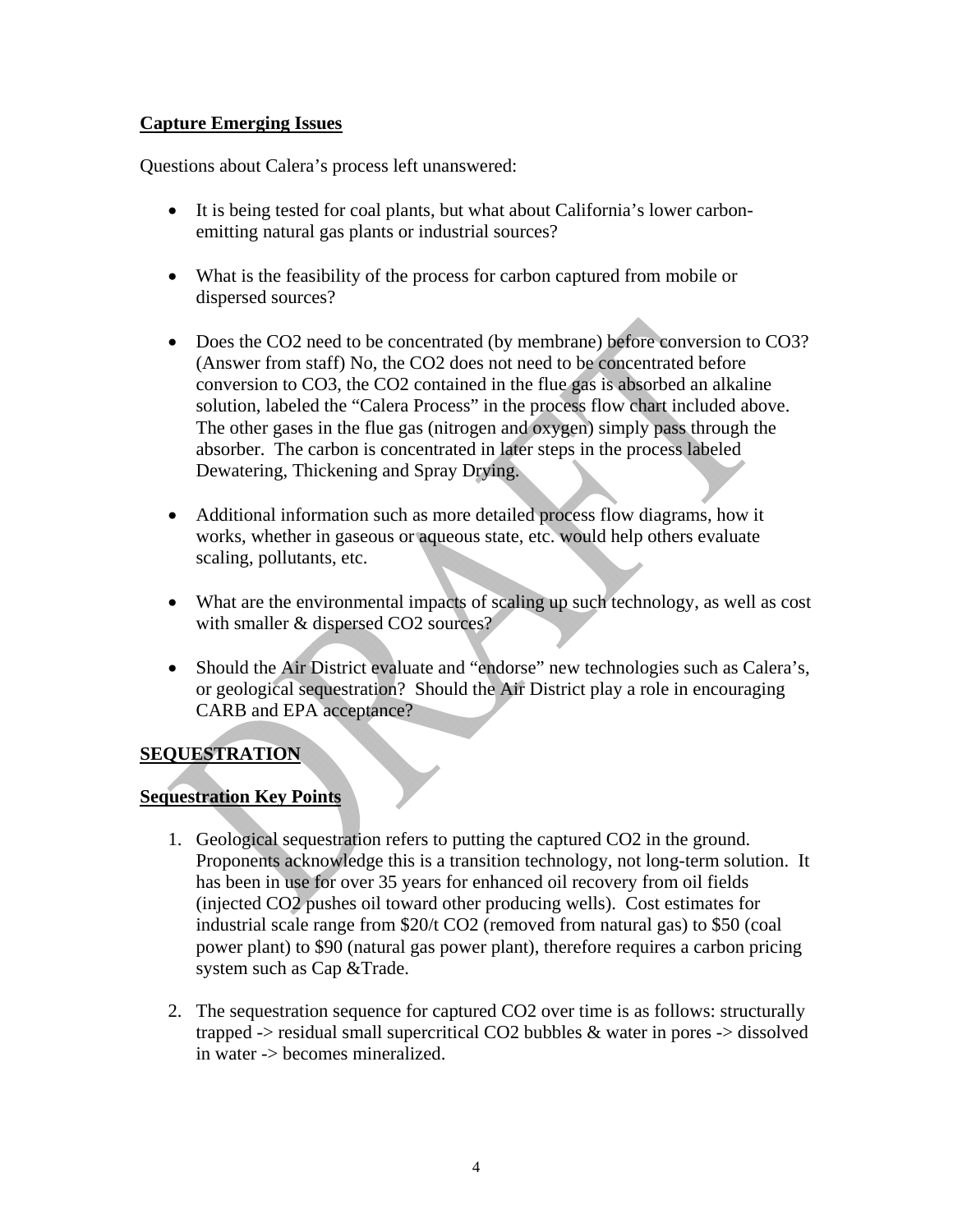- 3. California has large physical opportunities for geologic storage of  $CO<sub>2</sub>$ , but may face long-term liability and regulatory issues.
- 4. The success of capture and sequestration processes will depend on the future price of carbon.

#### **Sequestration Emerging Issues**

- The seismic risks associated with geologic sequestration of carbon need to be well understood for application in California.
- The questions of permanence & hazards of various sequestration reservoirs (depleted, saline water, coal seams, etc) must be studied.
- Increased underground storage of CO2 will depend on the resolution of many regulatory issues, some well beyond the scope of the District, including topics such as ownership of pore space. The California Air Resources Board (CARB) working with the California Public Utilities Commission (CPUC) and the California Energy Commission (CEC), has a convened a panel to address regulatory and legal aspects of carbon capture and storage programs. Their report is expected in November 2010.

## **CAP & TRADE**

## **Cap & Trade Key Points**

- 1. CARB is developing rules for a Cap & Trade system to meet the 2020 emission reduction target under AB32. California is coordinating its market design with the Western Climate Initiative (WCI), which includes western US states, Canadian provinces and Mexican states. CARB plans to hold workshops and issue regulations later in 2010.
- 2. A statewide Cap & Trade program provides a flexible regulatory tool using a market-based approach to controlling and reducing GHG emissions, including those from industrial sources. The number of allowances (permits) needed by regulated sources to emit declines over time. Ideally, the price of allowances provides an economic incentive to regulated entities to reduce their emissions at a reduced cost compared to "command and control" regulations, and can stimulate innovation, efficiency and green jobs in California.
- 3. Cap & Trade programs are complex and previous programs in other regions have not always been successful. Dangers include: over-allocation and free allowances, hot spots and equity issues, offsets and cost-containment, price spikes or market manipulation, and the power of special interest lobbyists in designing the system.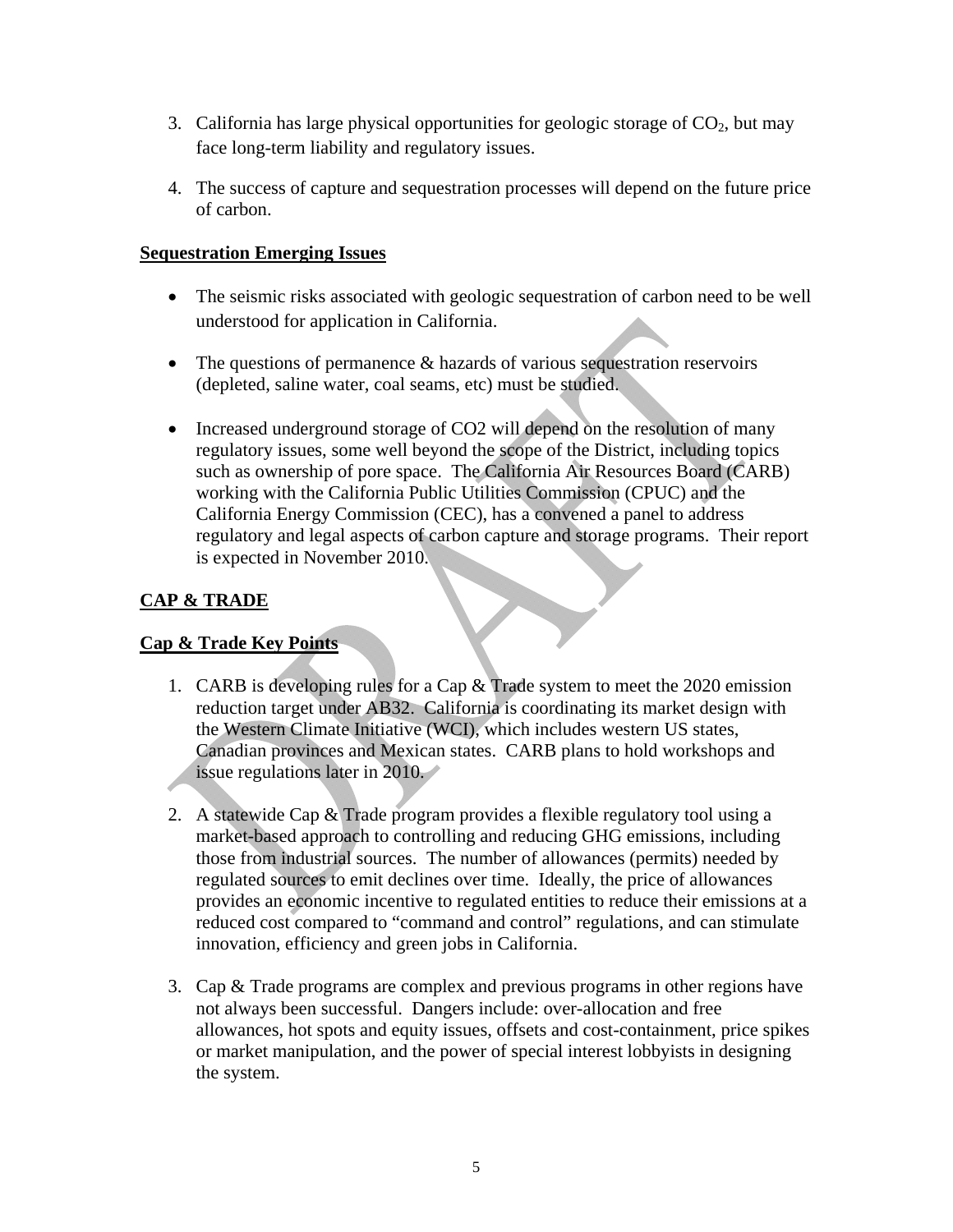- 4. Design elements of a Cap & Trade system include the following:
	- a. Scope: Which companies are covered under the cap? California plans to cover 85% of emissions.
	- b. Allocation: How are permits distributed? They can be given to companies for free, or sold (auctioned) to them. Free allocations can assist trade-impacted industries, or municipal utilities that may not be able to pass costs on to consumers. Administrative allocation in the EU resulted in over allocation, but CARB hopes their baseline GHG emission inventories will help prevent that. Selling permits to regulated entities can generate revenue for climate change mitigation and adaptation programs. CARB's Economic and Allocation Advisory Committee (EAAC) recommended that CARB "should rely principally, and perhaps exclusively, on auctioning as a mechanism for distributing allowances." The goal of a 100 percent auction of allowances is widely accepted in the economic and environmental advocacy community.
	- c. Use of allowance value: How auction revenues are used. Revenues should generally be used to support the public interest or complementary goals of AB32, such as reducing emissions, supporting public health, and addressing disproportionate impacts and social and economic justice and equity. The EAAC reviewed many options for the use of allowance value including returning revenues to consumers through a dividend check or through the tax system, supporting research and development, a Community Benefits Fund, and other programs.
	- d. Offsets: Offsets are reductions made in uncapped sectors (such as agriculture). There are many design aspects of offsets, including whether they are "verifiable and additional." Offsets are thought to be one approach to cost-containment, by allowing industrial sources to substitute offsets when permits are scarce.
- 5. In addition to greenhouse gas reduction, AB 32 requires the California Air Resources Board to maximize public health co-benefits, reduce air pollution, and avoid disproportionate impacts to low income communities. Evaluating public health outcomes is critical to all climate policy development, particularly in market-based strategies like the Cap & Trade program.
- 6. A carbon price can affect innovation in controlling emissions from power plants and other industrial sources. It seems less likely that it would result in decreased consumption of oil for transportation, and associated emissions, because, among other reasons, the transportation sector is not thought to be very price sensitive within the projected range.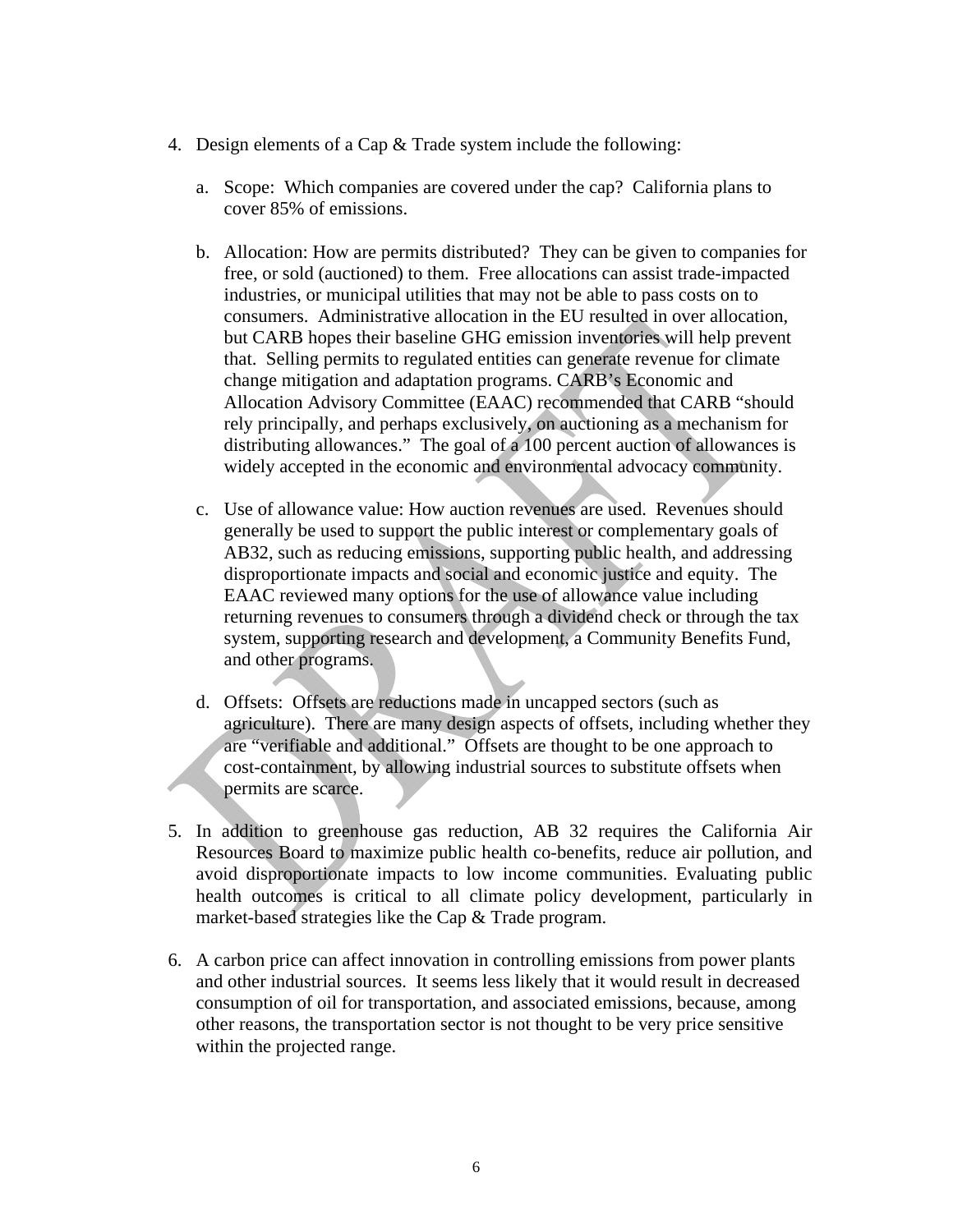#### **Cap & Trade Emerging Issues**

- High Prices vs. Low Costs: There is a conflict between the interest in keeping costs low to consumers and encouraging a high cost in order to adequately reduce CO2 emissions. An allowance price that is too high will place a burden on households and businesses, while a too-low price will discourage actual, operational reductions and block investment in green technologies.
- Free allocation of allowances to industrial sources may diminish the incentive to reduce emissions through investment in cleaner technologies that will have near term public health benefits.
- CARB is planning to set a price on carbon in 2012. The proposed price of \$12 to \$18 per ton of CO2 is not high enough (\$30 is the minimum price signal needed to make alternatives and sequestration viable).
- Public health: Allocation of allowances under a cap and trade program needs to be designed to be cognizant of health impacts. The California Air Resources Board is conducting a Health Impact Assessment of a cap and trade program to help inform policy options such as allocation distribution, restrictions on trading in highly polluted areas or the appropriate quantitative and geographic limits on offsets. The HIA will also evaluate appropriate uses of program revenue to support public health goals of AB 32.
- Just as California's market design could positively influence the national debate, Federal policy will have important implications for California – creation of a national-scale market will likely reduce compliance costs. The current version of the Kerry-Lieberman bill would limit the ability of states to undertake action on their own.
- The proposition on the November ballot to suspend AB 32 will eliminate California's ability to implement a cap and trade program under AB 32. The state will be able to continue to implement several of the other climate change measures through other authority, but absent the Cap & Trade program, it is likely that the costs to reduce GHG emissions will be higher.
- Market design such as the role of offsets in the Cap  $\&$  Trade program will be important in determining the viability of some forms of carbon capture and sequestration for California.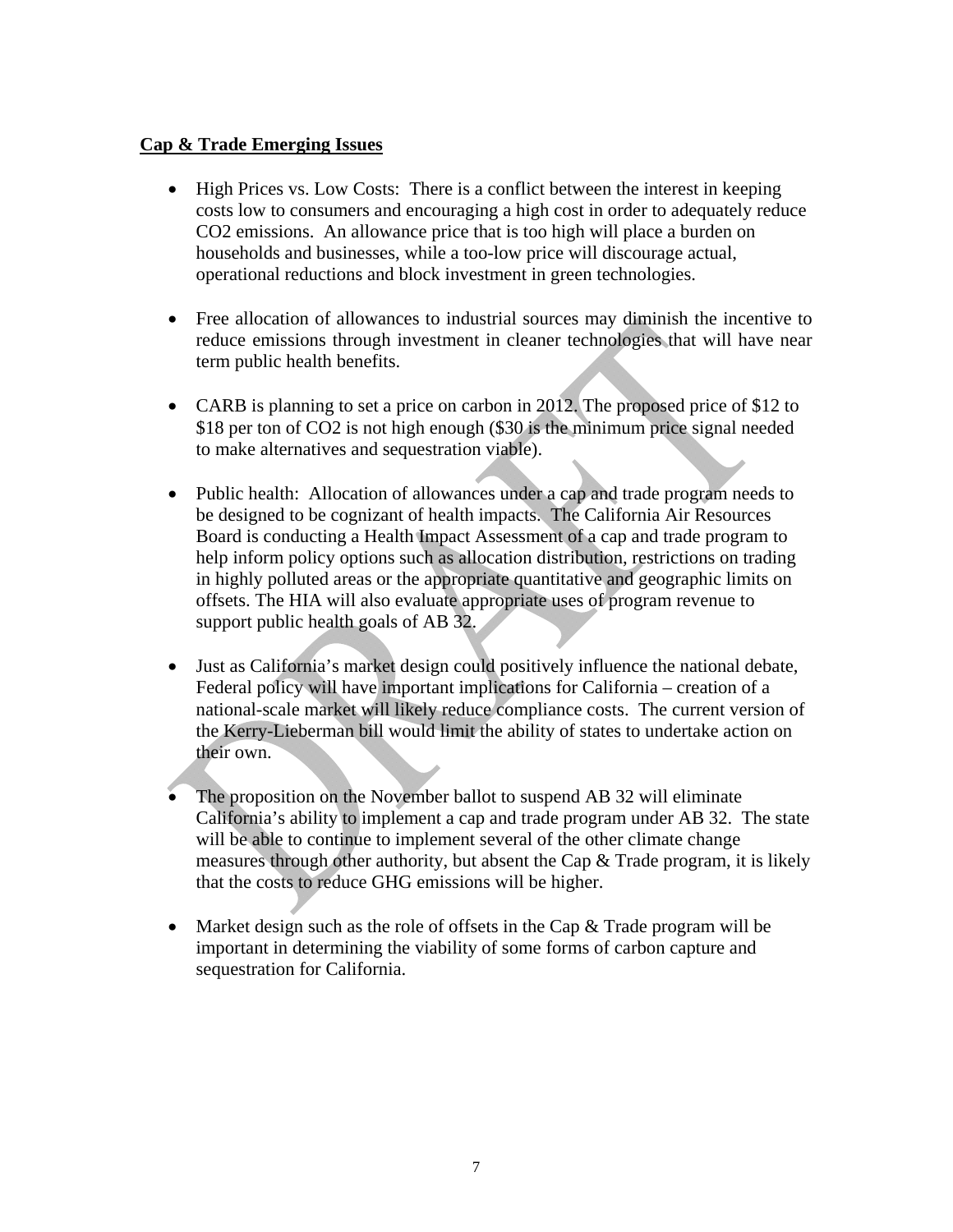#### **RECOMMENDATIONS**

#### **Carbon Capture Recommendations**

- 1. The Air District should research and verify the air quality benefits of proposed alternative cement products such as Calera's and other companies. The Air District can advocate for the acceptance of lower carbon cement into building codes and specifications. The Air District can also look into encouraging the incorporation of near term uses for low carbon building materials by cities, the Metropolitan Transportation Commission, and others. The Air District can investigate (grant) support for scaling up Calera-type technology.
- 2. The Air District can prepare to incorporate Calera's and other's technology as a possible approach to satisfy emission reduction requirements from certain industrial facilities, assuming the process achieves equivalent emissions reductions.

#### **Sequestration Recommendations**

- 3. The Air District can track progress on membrane technology and geological sequestration, especially regarding public safety.
- 4. If determined to be a viable option by district staff, the district can participate in public outreach efforts about the issues involved. The potential for earthquakes will certainly be a major concern of residents in the Bay Area.

#### **Cap & Trade Recommendations**

- 5. The Air District should encourage the establishment of a price on carbon that will make alternative and low carbon energy and industrial technologies economically viable, and spur innovation and jobs. The Air District can take formal positions supporting the creation of a "cost" to CO2 emissions, via a carbon tax or welldesigned Cap & Trade program.
- 6. As a public health agency, the air district should support the incorporation of public health priorities into any State Cap & Trade program.
- 7. The Air District should encourage CARB to include the following elements in the final regulatory framework:
	- a. A Cap & Trade framework that moves toward an auction or permits to polluters as quickly as possible to ensure that
	- polluters pay to emit harmful materials into the atmosphere
	- local communities benefit from reductions in emissions
	- communities most impacted by industrial emissions are protected